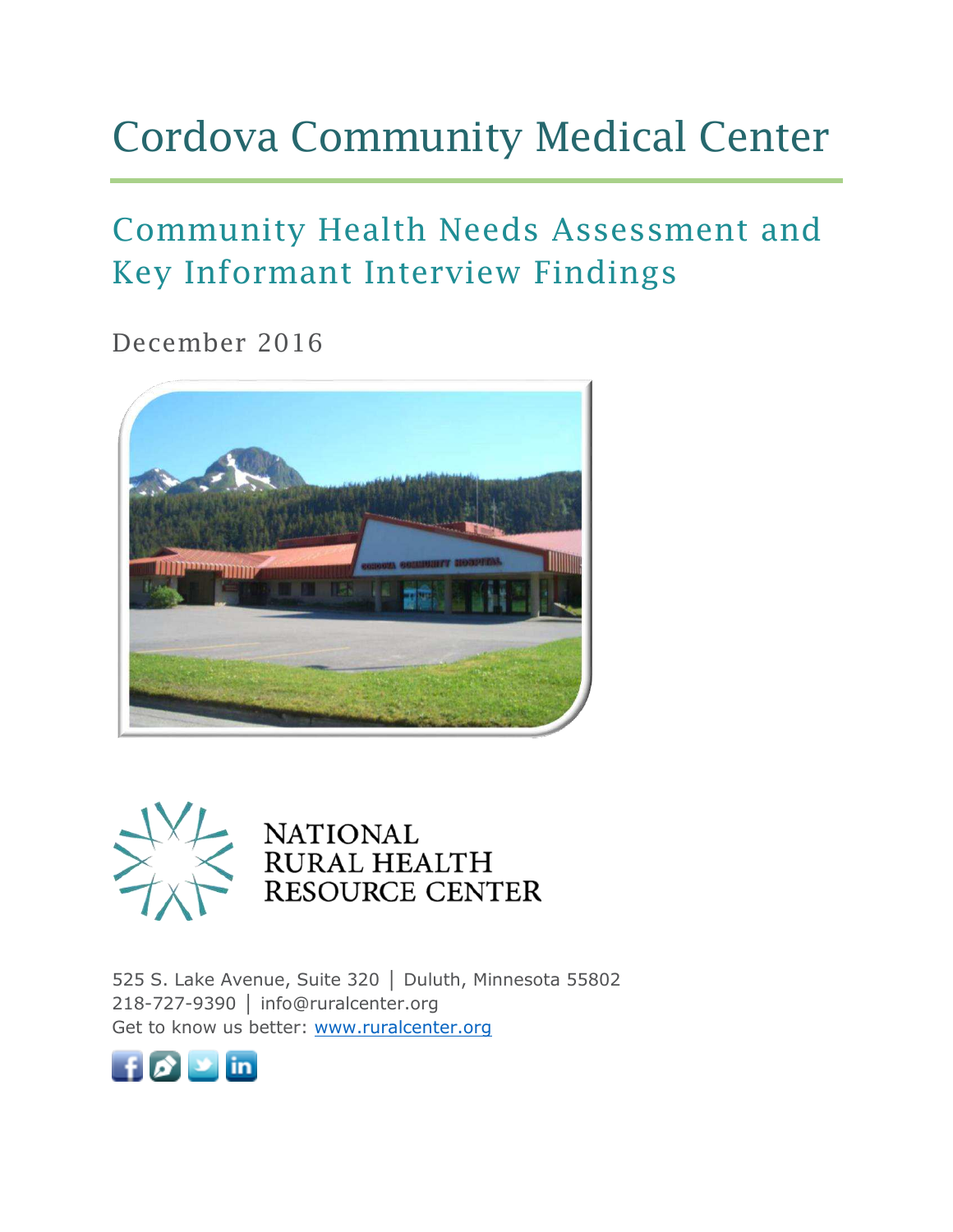### TABLE OF CONTENTS

| Conclusions, Recommendations, and Acknowledgements  10 |
|--------------------------------------------------------|
|                                                        |
|                                                        |
|                                                        |
|                                                        |
|                                                        |
|                                                        |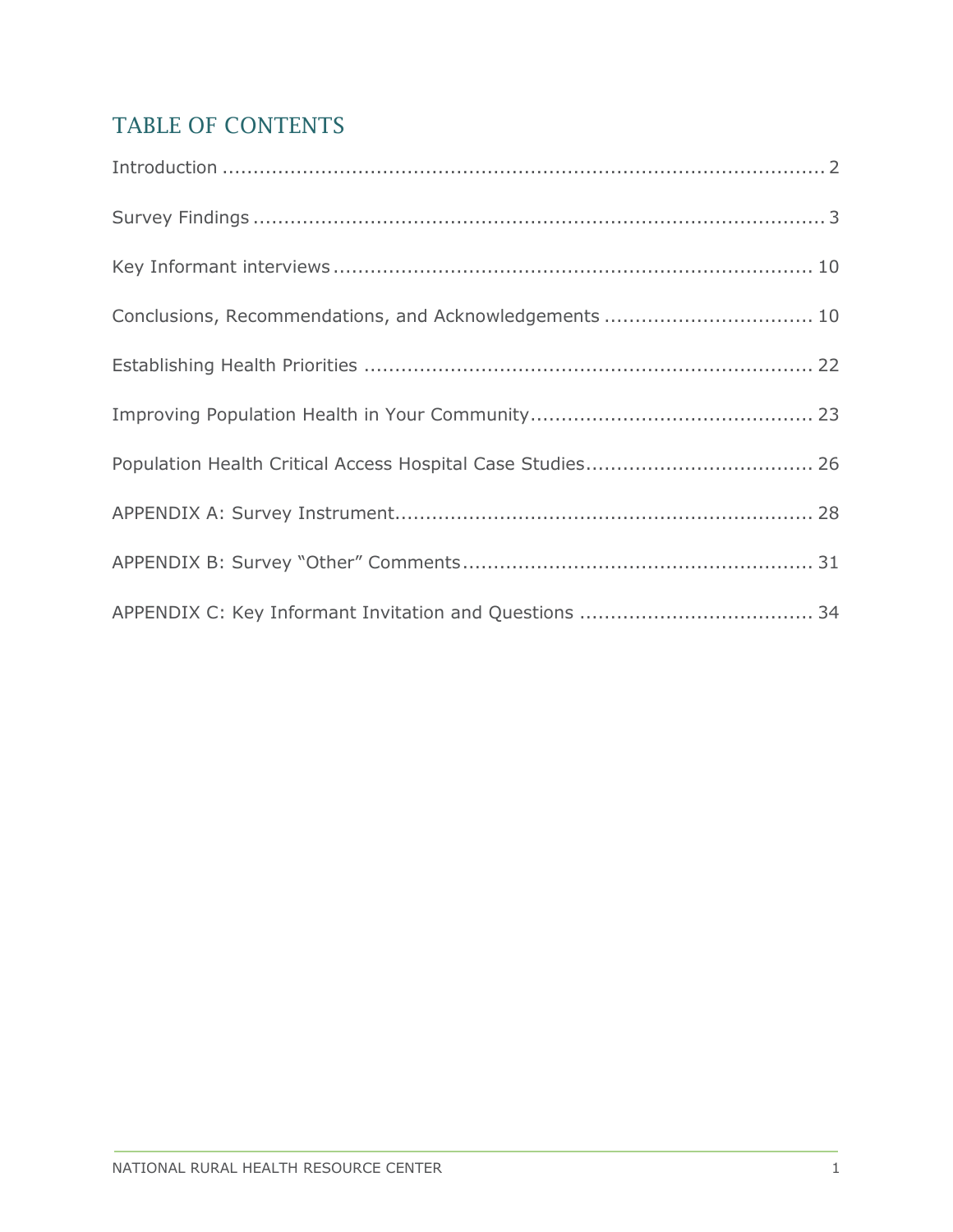### <span id="page-2-0"></span>INTRODUCTION

Cordova Community Medical Center (CCMC) participated in community health needs assessment services, administrated by the National Rural Health Resource Center (The Center) of Duluth, Minnesota.

In the winter of 2016, The Center conferred with leaders from CCMC to discuss the objectives of a regional community health needs assessment. A mailed survey instrument was developed to assess the health care needs and preferences in the service area. The survey instrument was designed to be easily completed by respondents. Responses were electronically scanned to maximize accuracy. The survey was designed to assemble information from local residents regarding:

- Demographics of respondents
- Utilization and perception of local health services
- Perception of community health

### Sampling

CCMC provided The Center with a list of inpatient hospital admissions. Five hundred fifteen residents were selected randomly from PrimeNet Data Source, a marketing organization. Although the survey samples were proportionately selected, actual surveys returned from the area varied. This may result in slightly less proportional results.

### Survey Implementation

In November, 2016, the community health needs assessment, a cover letter with CCMC's letterhead and a postage paid reply envelope were mailed first class to 515 randomly selected residents in the targeted region (one zip code). A press release was sent to local newspapers prior to the survey distribution announcing that CCMC would conduct a community health needs assessment throughout the region, in cooperation with The Center.

One hundred twelve (112) of the mailed surveys were returned, providing a 24% response rate. Based on the sample size, surveyors are 95% confident that the responses are representative of the service area population, with a margin of error of 6.89. Note that 55 of the original 515 surveys sent were returned by the U.S. Postal Service as undeliverable.

This report includes comparisons to averages from The Center's overall community health needs assessment database (CHNA Database) where applicable. Please note, sample sizes are different for each community, but are comparable.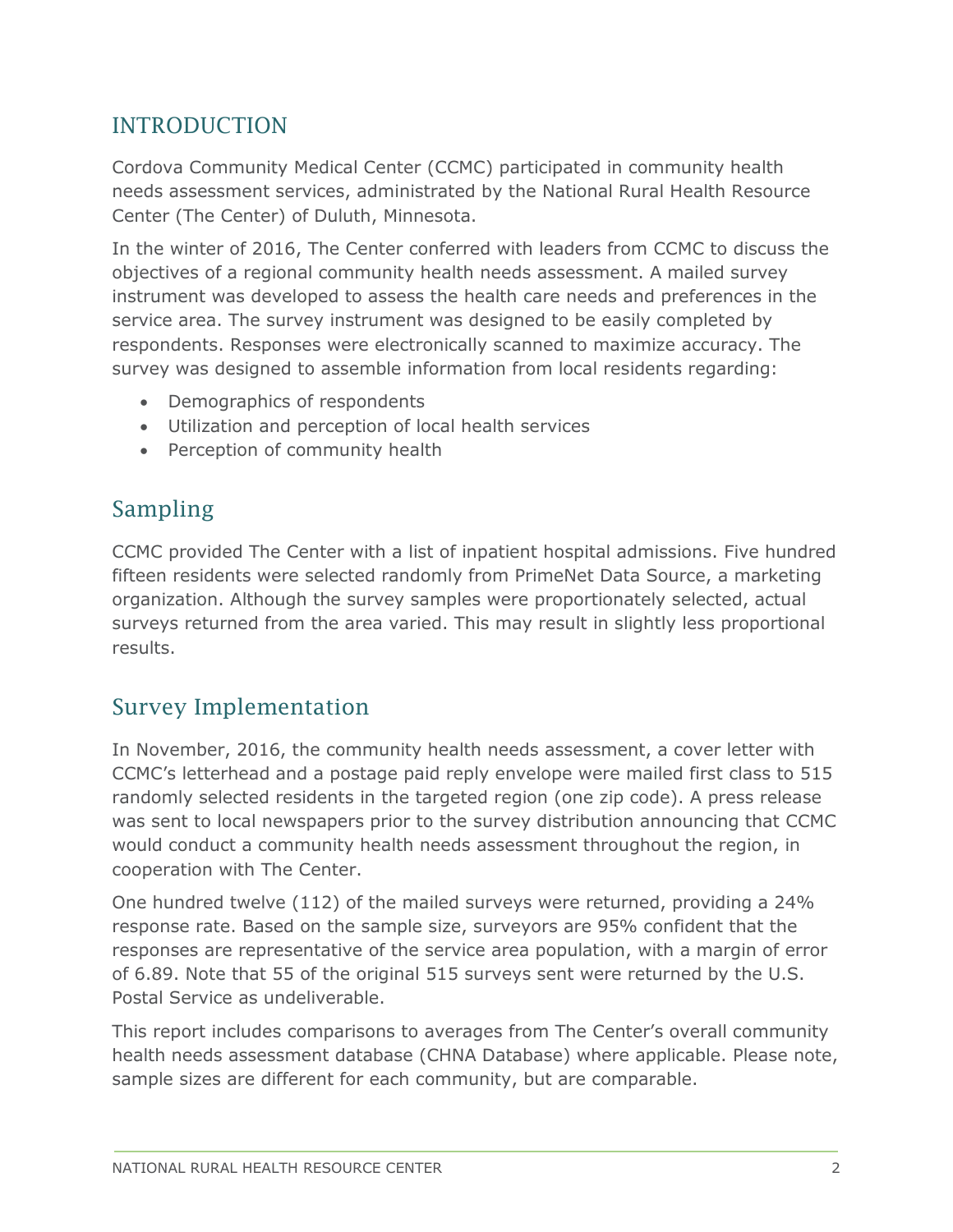Recommendations are included for developing and implementing program plans to address key health issues identified by the community. A copy of the survey instrument is included at the end of the report (Appendix A).

### **Report Findings May be Used For:**

- Developing and implementing plans to address key issues as required by the Patient Protection and Affordable Care Act §9007 for 501(c)3 charitable hospitals
- Promoting collaboration and partnerships within the community or region
- Supporting community-based strategic planning
- Writing grants to support the community's engagement with local health care services
- Educating groups about emerging issues and community priorities
- Supporting community advocacy or policy development

### <span id="page-3-0"></span>Survey Findings

The Center has been administering CHNAs in rural communities across America for over 25 years, which enables historical and comparative analysis if applicable. Comparative analysis from the CHNA Database is included when questions, field selections and methodology are standardized.

In the following tables and graphs, the question asked on the mailed survey is emboldened and the question number from the mailed survey is appropriately labeled as "Q4".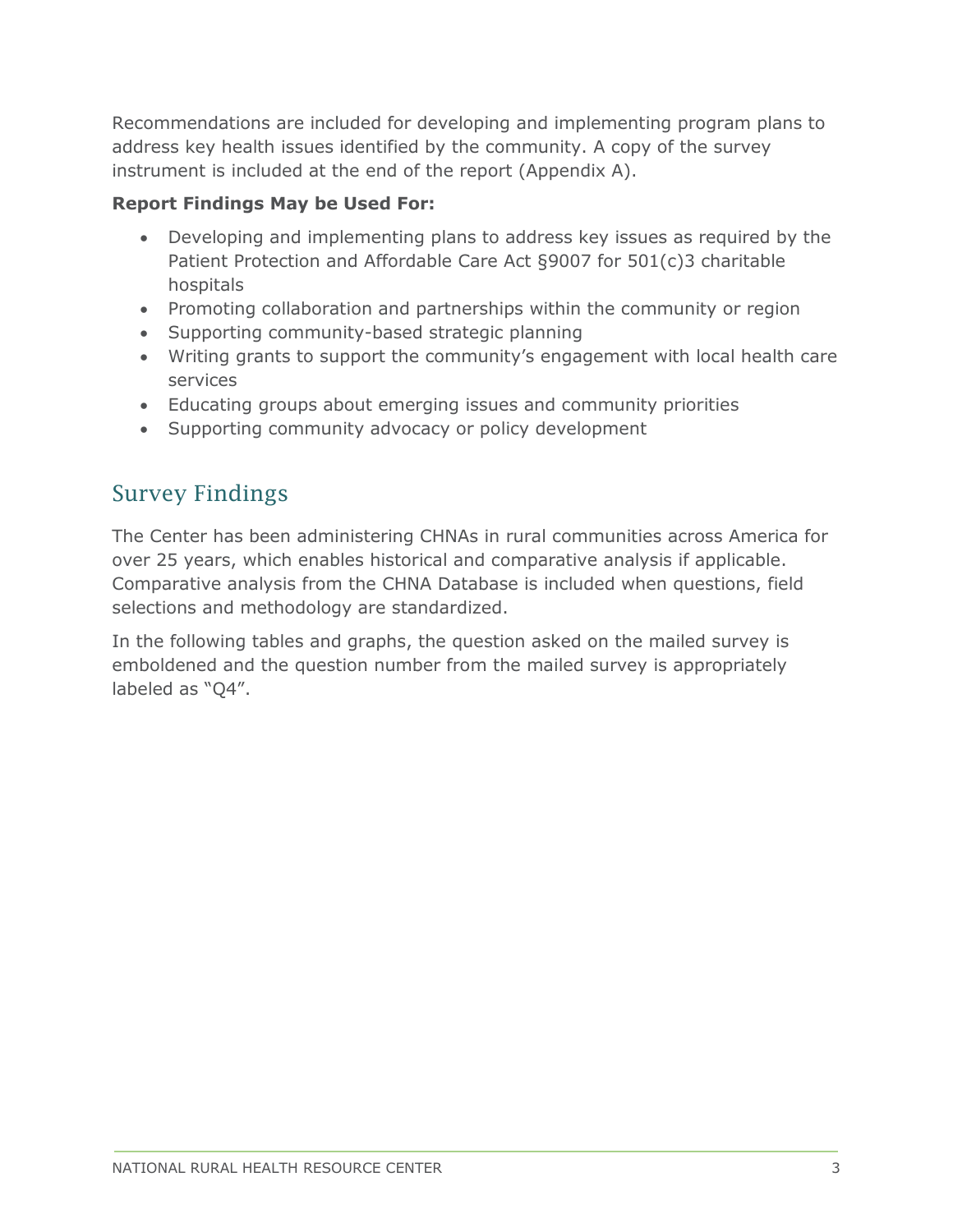### Community Health

**Q1: How would you rate the general health of our community?** Based on The Center's CHNA Database, 40% of respondents rate their community as "Healthy" and 42% as "Somewhat Healthy". **(N=112)**

|        | <b>Perception of Community Health</b> |          |                         |           |           |  |  |  |  |  |
|--------|---------------------------------------|----------|-------------------------|-----------|-----------|--|--|--|--|--|
| No.    | Very                                  | Healthy  | <b>Somewhat Healthy</b> | Unhealthy | Very      |  |  |  |  |  |
| Answer | Healthy                               |          |                         |           | Unhealthy |  |  |  |  |  |
| 5%     | 6%                                    | 29%      | 55%                     | 4%        | $1\%$     |  |  |  |  |  |
| $n=6$  | $n=7$                                 | $n = 32$ | $n = 62$                | $n=4$     | $n=1$     |  |  |  |  |  |

### **Q2: What are the three most pressing health concerns in the community?**

Respondents were asked to select three that apply, so totals do not equal 100%. **(N=112)**

| <b>Health Concerns</b>                               | $n =$          | 2016  |
|------------------------------------------------------|----------------|-------|
| Substance abuse                                      | 57             | 51%   |
| Alcohol abuse                                        | 54             | 48%   |
| Access to specialists                                | 43             | 38%   |
| Affordable health care                               | 35             | 31%   |
| Prenatal labor & delivery                            | 29             | 26%   |
| Prescription drug affordability                      | 19             | 17%   |
| Chronic disease management (diabetes, heart failure) | 15             | 13%   |
| Obesity                                              | 14             | 13%   |
| Healthy lifestyles (exercise/nutrition)              | 13             | 12%   |
| Cancer                                               | 12             | 11%   |
| Geriatric care (seniors)                             | 12             | 11%   |
| Mental health services                               | 11             | 10%   |
| Heart disease/stroke                                 | $\overline{7}$ | 6%    |
| Smoking                                              | 6              | 5%    |
| Access to primary care                               | 5              | 4%    |
| End-of-life care                                     | 5              | 4%    |
| Wellness/prevention services                         | 5              | 4%    |
| Other                                                | 5              | 4%    |
| Ability to service different languages/cultures      | $\overline{4}$ | 4%    |
| Dental services                                      | $\overline{4}$ | 4%    |
| Asthma                                               | $\mathbf{1}$   | $1\%$ |
| Reliable health information                          | $\mathbf{1}$   | $1\%$ |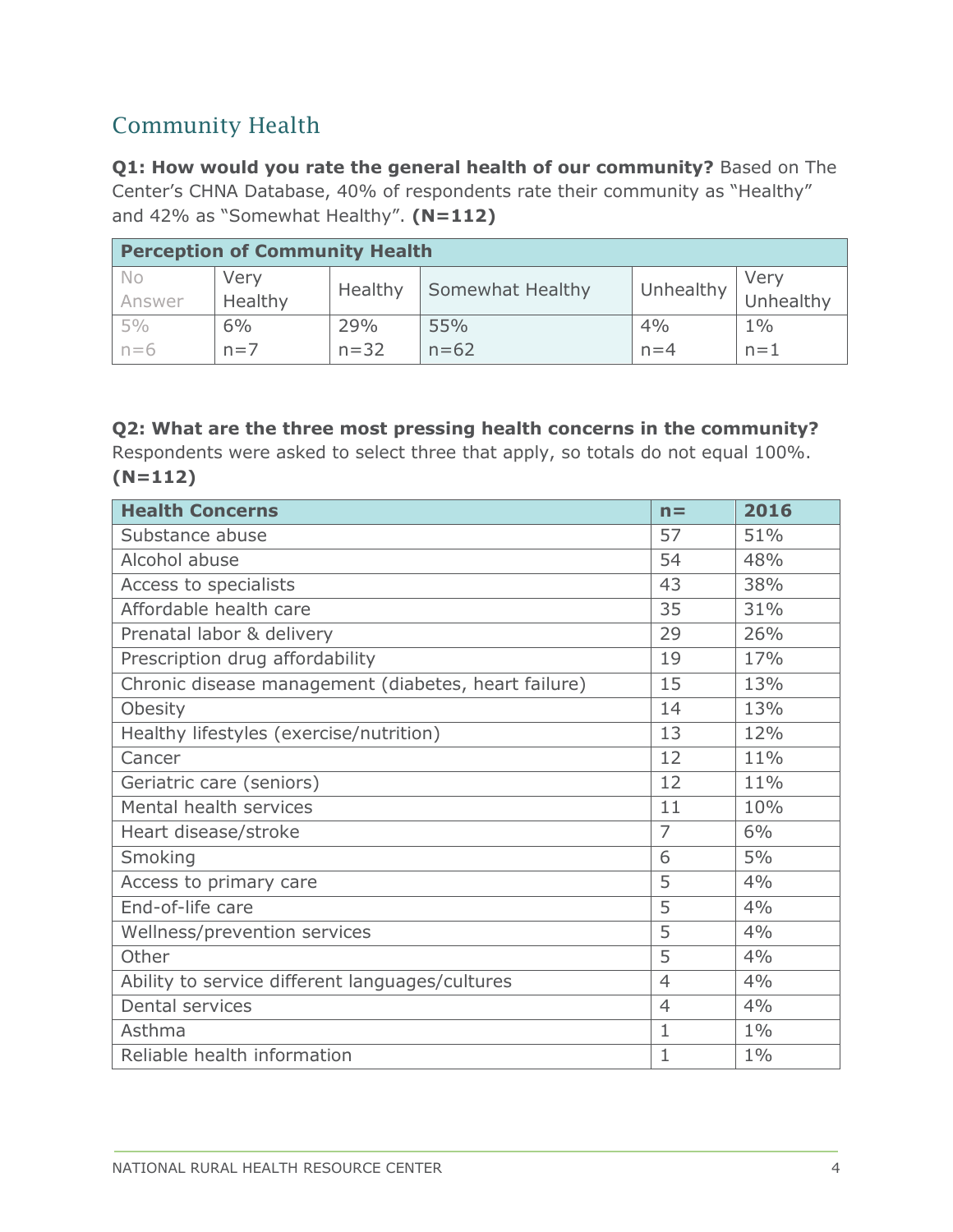### Your County's Top Health Concerns

#### Source: Accessed through [Community Commons](http://assessment.communitycommons.org/CHNA/report?reporttype=libraryCHNA)



### Meeting Community Health Needs

**Q5: What can Cordova Community Medical Center do to best meet the health needs of our community?** This was an open ended question where respondents were able to write in any answer they wanted. The top answer topics are listed below. See the full list of answers in Appendix B. **(n=82)** 

- Staffing  $(25)$
- Reduce Cost (15)
- Education (10)
- Specialist Care (10)
- Labor and delivery services (7)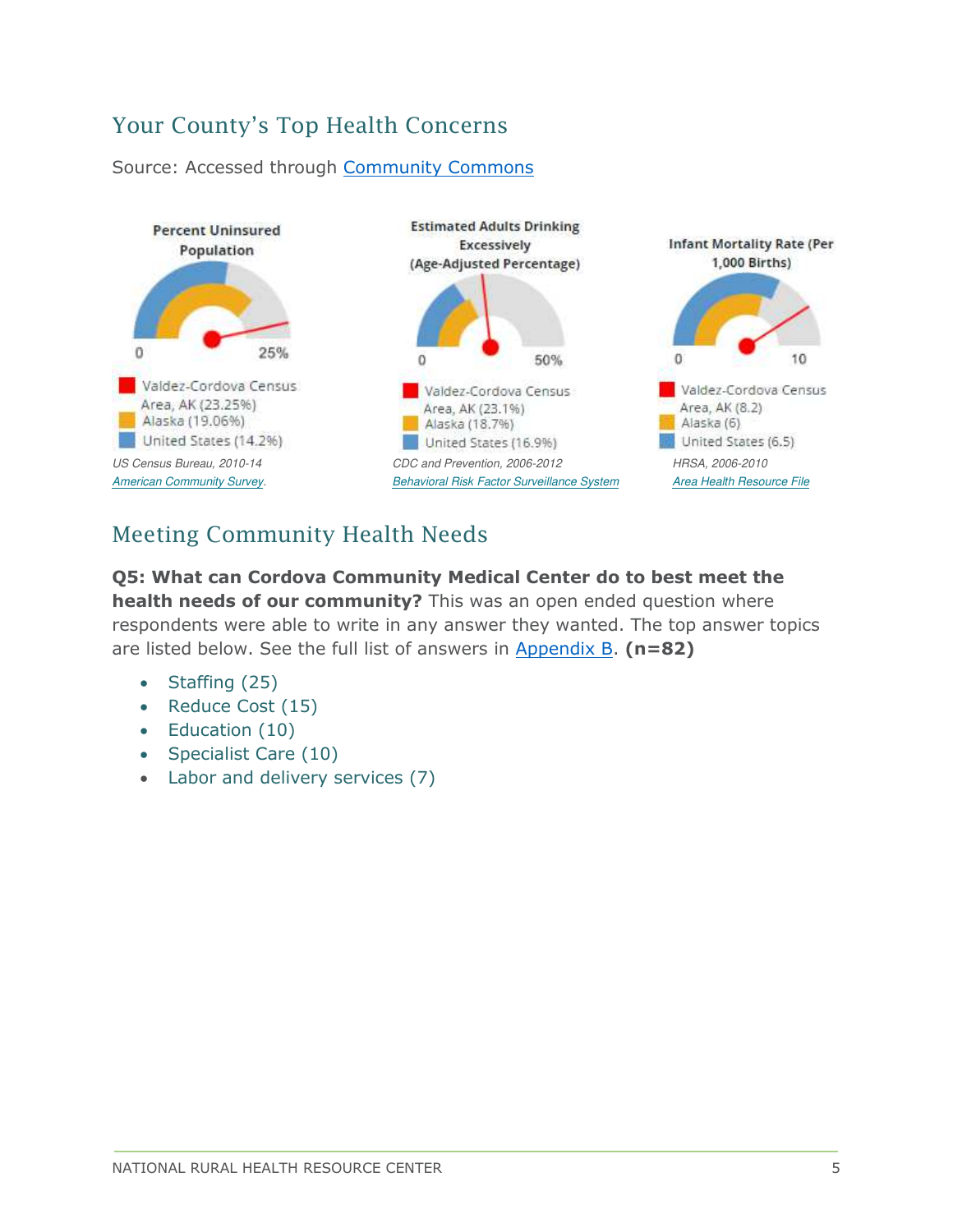#### **Q3: What is the greatest health education need in our community?**

Respondents feel the need for "Mental health/substance abuse education" and "Health screenings". **(N=112)** 

| <b>Health Education Needs</b>           | $n =$          | 2016 |
|-----------------------------------------|----------------|------|
| Mental health/substance abuse education | 38             | 34%  |
| Health screenings                       | 23             | 21%  |
| Healthy lifestyles education            | 16             | 14%  |
| Disease specific information            | 12             | 11%  |
| Obesity prevention                      | 7              | 6%   |
| No Answer                               | 6              | 5%   |
| Tobacco prevention & cessation          | $\overline{4}$ | 4%   |
| Oral/dental health education            | 2              | 2%   |
| Reproductive health education           | $\overline{2}$ | 2%   |
| Other                                   | $\overline{2}$ | 2%   |

**Q4: What is your preferred method to receive education on health issues through Cordova Community Medical Center (CCMC)?** Community classes are the most frequently cited mode for receiving health education, according to respondents. Respondents were asked to select all that apply, so totals do not equal 100%. **(n=111)** 

| <b>Preferred Method of Learning</b>  | $n =$ | 2016 |
|--------------------------------------|-------|------|
| Classes in the community             | 57    | 51%  |
| Pamphlets or other printed materials | 42    | 38%  |
| <b>CCMC</b> website                  | 32    | 29%  |
| Facebook/social media                | 32    | 29%  |
| Newspaper                            | 28    | 25%  |
| Radio                                | 24    | 22%  |
| <b>GCI Scanner</b>                   | 18    | 16%  |
| Other                                | 2     | 2%   |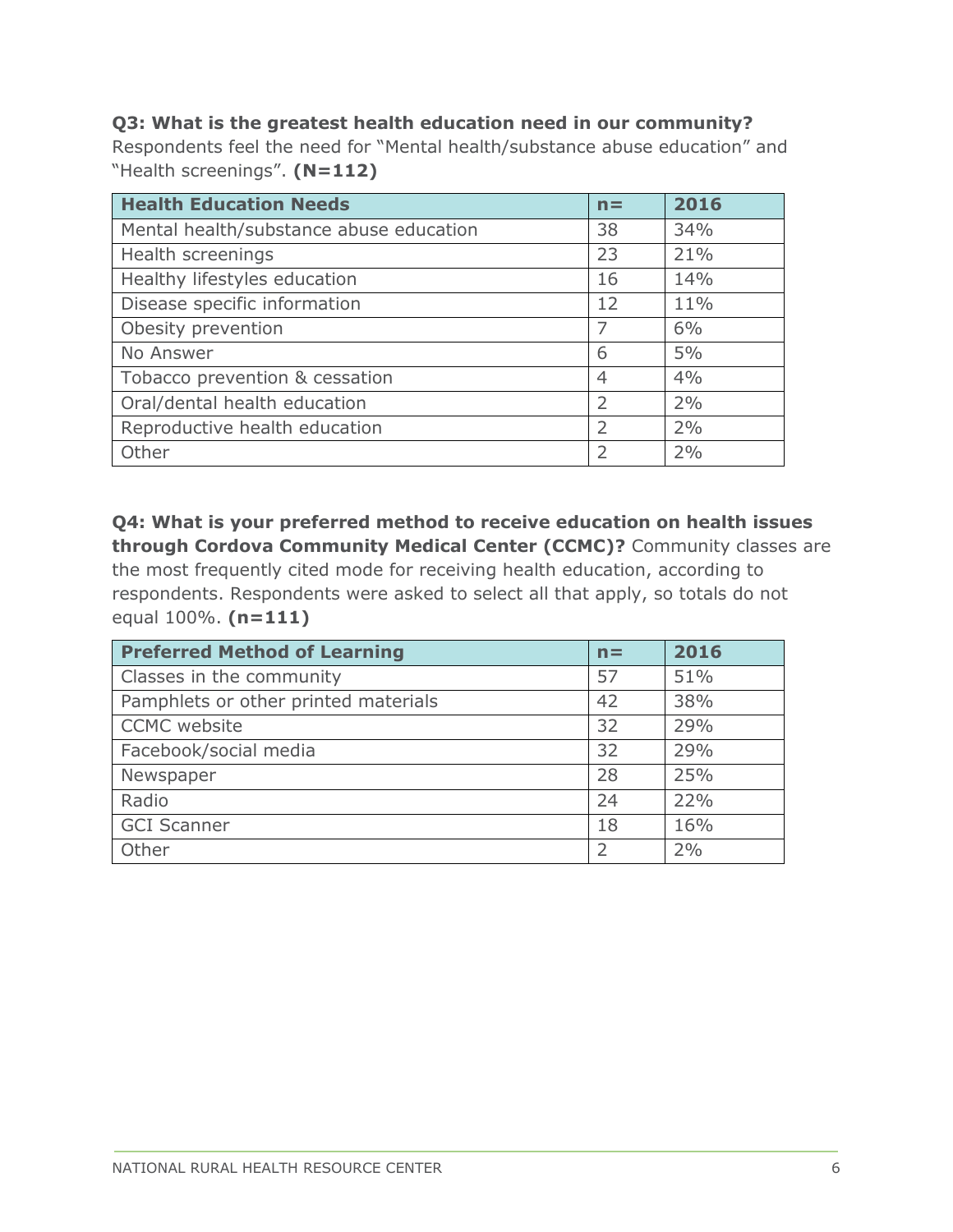### Routine Care

**Q6: Where are you most likely to go for routine health care?** The majority of respondents are most likely to go to a physician's office for routine health care. **(N=112)**



### Reason for Selecting the Primary Care Provider

**Q7: If you use primary care outside of CCMC, why?** The top response, according to The Center's CHNA Database, is "Closest to home". Respondents were asked to select all that apply, so totals do not equal 100%. **(n=100)** 

| <b>Reason for Selecting Provider</b>   | $n =$          | 2016  |
|----------------------------------------|----------------|-------|
| Prior relationship with other provider | 34             | 34%   |
| Other                                  | 22             | 22%   |
| Cost of care                           | 20             | 20%   |
| N/A I always receive care at CCMC      | 19             | 19%   |
| More privacy                           | 18             | 18%   |
| Quality of staff elsewhere             | 15             | 15%   |
| Quality of equipment elsewhere         | 14             | 14%   |
| Required by insurance plan             | 11             | 11%   |
| Closest to home                        | $\overline{4}$ | 4%    |
| VA/Military requirement                | $\overline{4}$ | 4%    |
| Closest to work                        | 1              | $1\%$ |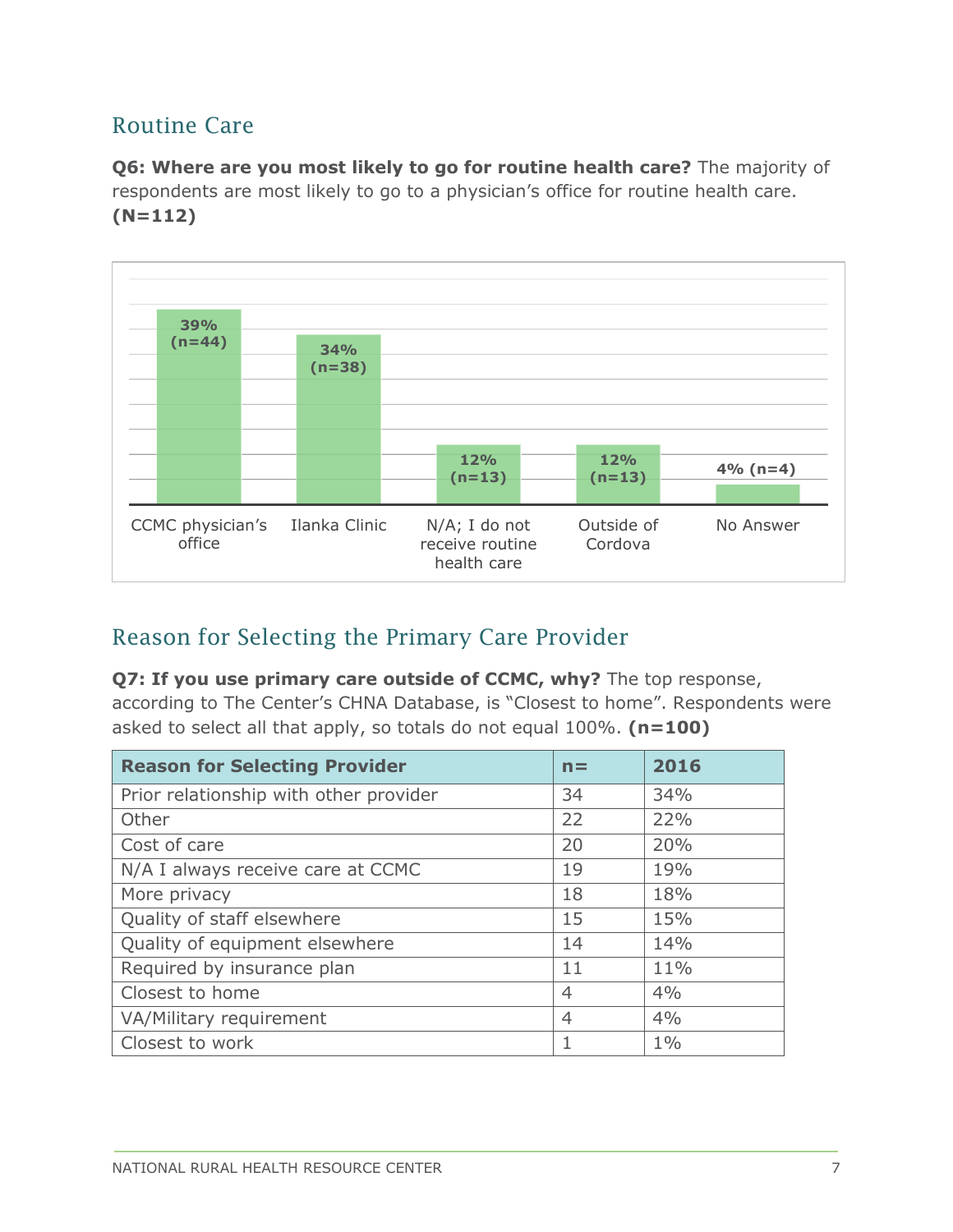### Rate Primary Care Services

#### **Q9: Please rate the effectiveness of health care services at CCMC on a scale**

**of 1-4.** Non-numerical selections were eliminated and the sums of the average weighted scores were calculated. The total average weighted score was 3.15, indicating the overall effectiveness of services as "Good". **(N=112)**



| <b>Rate PC Services</b><br>$(N=159)$       | <b>Average</b><br><b>Weighted</b><br><b>Score</b> | <b>No</b><br><b>Answer</b> | <b>Excellent</b><br>$\overline{4}$ | Good<br>3 | Fair<br>$\overline{2}$ | <b>Poor</b><br>1 | <b>Not</b><br><b>Applicable</b> |
|--------------------------------------------|---------------------------------------------------|----------------------------|------------------------------------|-----------|------------------------|------------------|---------------------------------|
| Referring me to other<br>providers when    | 3.30                                              | 12                         | 26                                 | 38        | 7                      | $\overline{4}$   | 25                              |
| appropriate                                |                                                   |                            |                                    |           |                        |                  |                                 |
| Level of compassion<br>shown for my health | 3.21                                              | 9                          | 19                                 | 48        | 15                     | $\overline{4}$   | 17                              |
| Overall care                               | 3.15                                              | 10                         | 16                                 | 33        | 16                     | 5                | 32                              |
| Emergency room care                        | 3.15                                              | $\overline{7}$             | 39                                 | 36        | 14                     | 3                | 13                              |
| Communication with my<br>providers         | 2.95                                              | 8                          | 34                                 | 26        | 9                      | $\overline{2}$   | 33                              |
| Communication between<br>my providers      | 2.86                                              | 9                          | 31                                 | 47        | 13                     | $\overline{2}$   | 10                              |
| <b>Average weighted</b><br><b>Score</b>    | 3.15                                              |                            |                                    |           |                        |                  |                                 |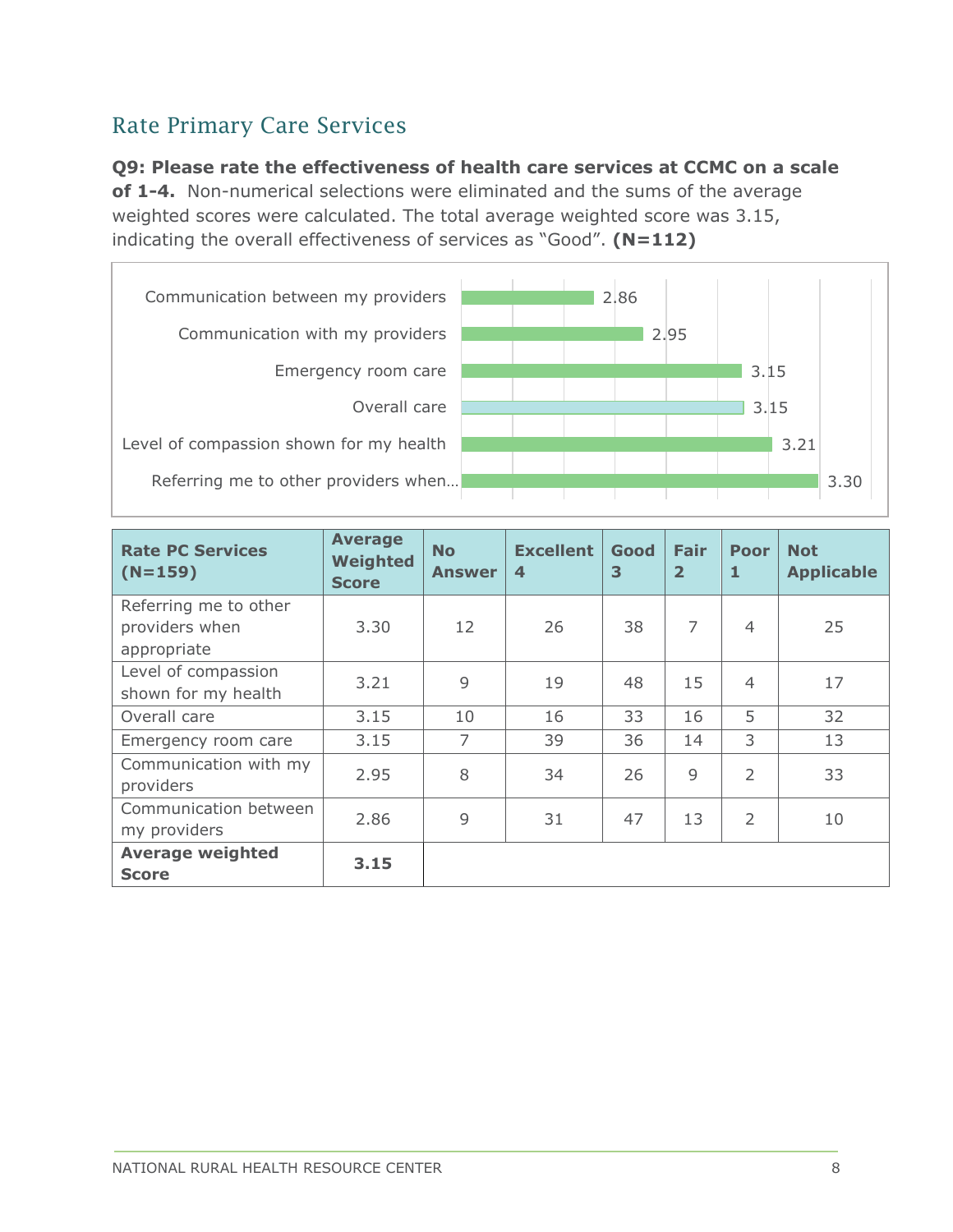### Greatest Specialty Need

### **Q10: What type of specialist would you like to have access to most in our community?** Respondents would most like to have access to an

Obstetrics/Gynecology specialist. This was also requested through key informant interviews. **(N=112)** 

| <b>Requested Specialist</b> | $n =$          | 2016  |
|-----------------------------|----------------|-------|
| Obstetrics/Gynecology       | 24             | 21%   |
| No Answer                   | 15             | 13%   |
| General surgery             | 12             | 11%   |
| Cardiology                  | 11             | 10%   |
| Ear, nose & throat          | 11             | 10%   |
| Chronic acute pain          | 8              | 7%    |
| Orthopedics                 | $\overline{7}$ | 6%    |
| Other                       | 5              | 4%    |
| Dermatology                 | $\overline{4}$ | 4%    |
| Psychiatric services        | $\overline{4}$ | 4%    |
| Endocrinology/diabetes      | 3              | 3%    |
| Urology                     | 3              | 3%    |
| Ophthalmology               | $\overline{2}$ | 2%    |
| Rheumatology                | $\overline{2}$ | 2%    |
| Podiatry                    | 1              | $1\%$ |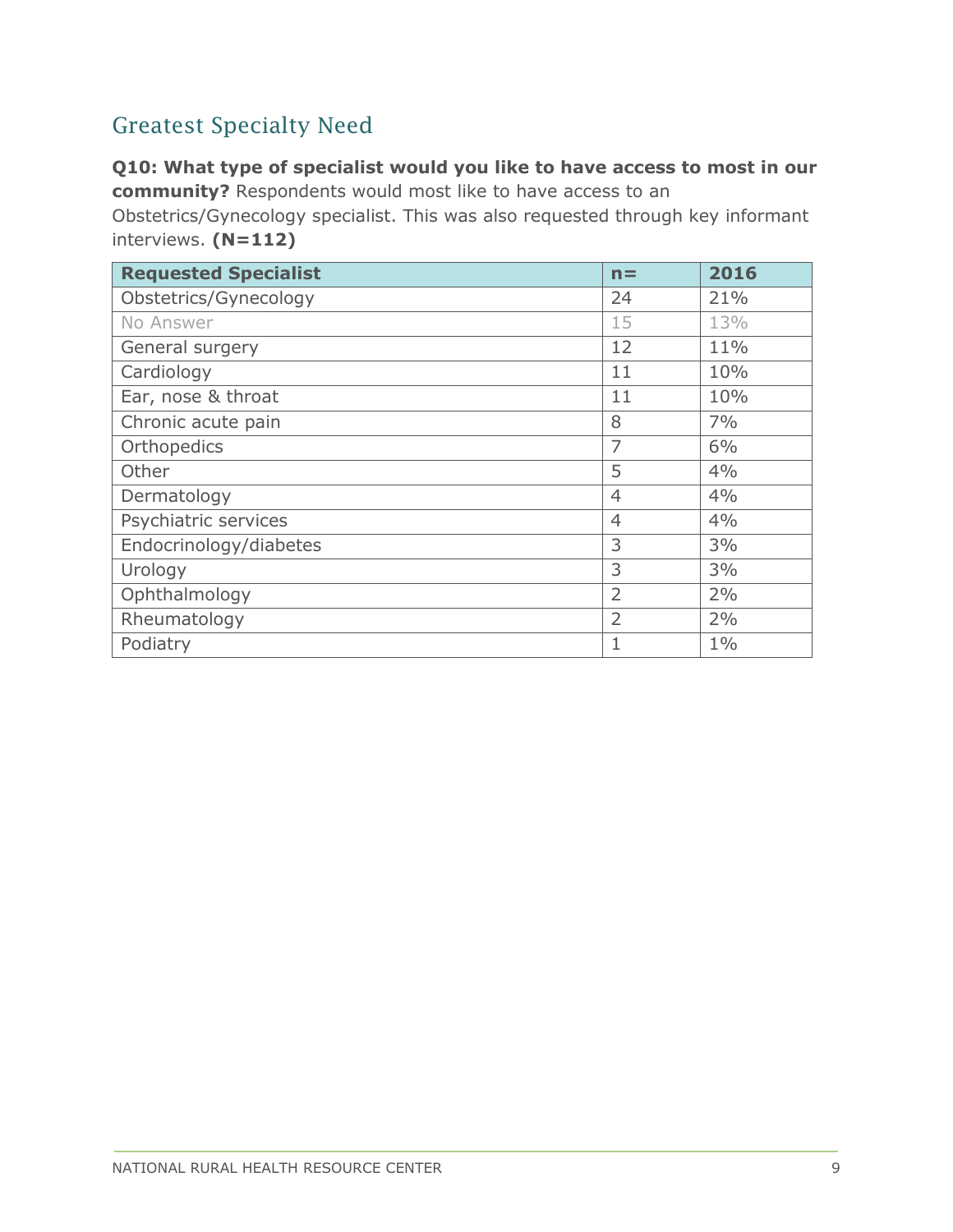### <span id="page-10-0"></span>KEY INFORMANT INTERVIEWS

### Introduction

The National Rural Health Resource Center (The Center) of Duluth, Minnesota was contracted by Cordova Community Medical Center to conduct key informant interviews to provide qualitative data on the strengths and needs of local health care services.

### Key Informant Methodology

Seven key informant interviews were scheduled in November and December, 2016. Key informants were identified as individuals who provide leadership in the community. Invitations were mailed for the surveyor to call the key informant. Key informants received the list of questions attached [\(Appendix C\)](#page-34-0) prior to the call. Each key informant session was approximately 30 minutes in length and included the same types of questions. The questions and discussions were led by Kami Norland and Sally Buck of The Center.

### Key Informant Findings

#### <span id="page-10-1"></span>**1. Describe the overall health of this community.**

Alcohol/Substance Misuse

- "There is a heroin epidemic here"
- Fair amount of drug and substance abuse alcohol, smoking, meth and opioid use
- Alcoholism is an issue and we have a drug problem (heroin and crystal meth)
- Recreational use of marijuana
- Two classes of people in town; those who exercise and get outside and substance abusers

Health Concerns

- Not overly healthy  $-$  a lot smoking and obesity
- It's not an overly active community
- It's pretty good; I don't go to the doctor often because I'm health conscious

Location/Population

- Good, but there are issues with living in a remote location
- There is a large transient population with specific health issues such as trauma, alcohol and drugs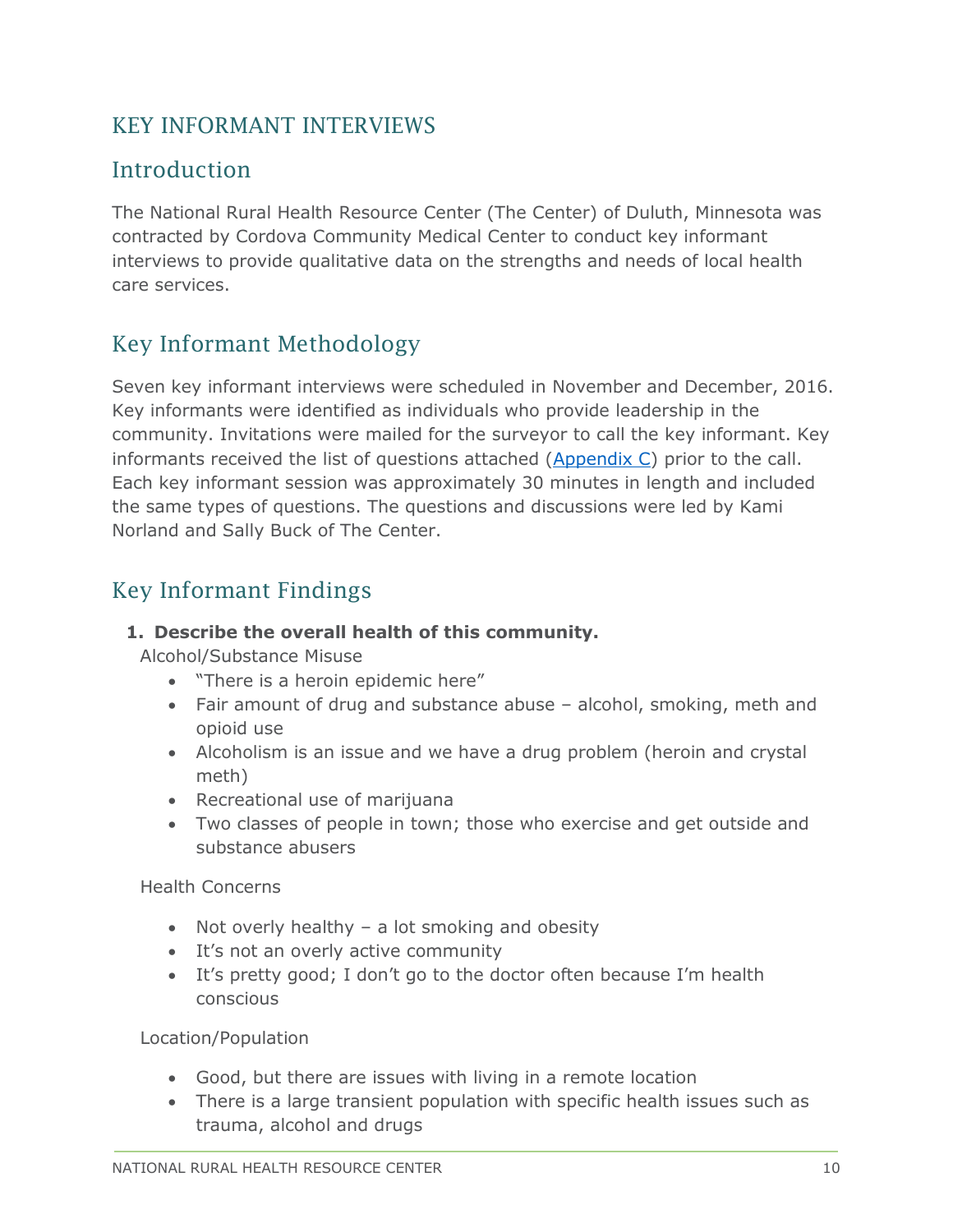- We're off the road, the only way in is by plane or boat and those that have severe health concerns move, so those that are healthy, stick around with the exception of some with more chronic diseases
- There is choice in providers with a female/male, 2 clinics, and a dentist and a behavioral health/cd services= great access to care given the size of the town
- Two communities in Cordova Native village of Eyak and citizens of Cordova – served by both clinics
- Cordova is a fairly health town with a younger population that fishes, there are some older folks that have lived here for generations, there are also transients here where the population doubles in the summer
- The local grocery store sells organic food and there is a need/desire for these products

Overall Health Concerns

- Aging population
- Kidney and cardio vascular diseases
- Some people are able to do kidney dialysis at home which is nice

#### **2. What is the greatest health need in the community?**

Lack of Access to Specialty Services

- Having to travel away for care is really hard for the individual and their family member
- Having the entire health system of services available for the community Cancer is highly prevalent but we can't meet the needs of these patients without their having to travel to Anchorage or Seattle, it would be nice to have oncology services available locally
- There is no specialty care available, especially OBGYN, no eye care, no surgeon
- "It would be much more convenient to birth babies locally as families have to leave for Anchorage one month ahead of their due date and find a place to live; which is expensive and challenging"
- Not having the ability to do more emergency medicine and surgery
- Having access to a surgeon would be really nice; we must travel to Anchorage for emergency surgeries such as an appendectomy or fractures
- No home health here which would be very beneficial
- Having the ability to do screenings; mammography, MRI, colonoscopies
- Reduce Medi-vac procedures
- Preventative care
- Emergency care

Health Education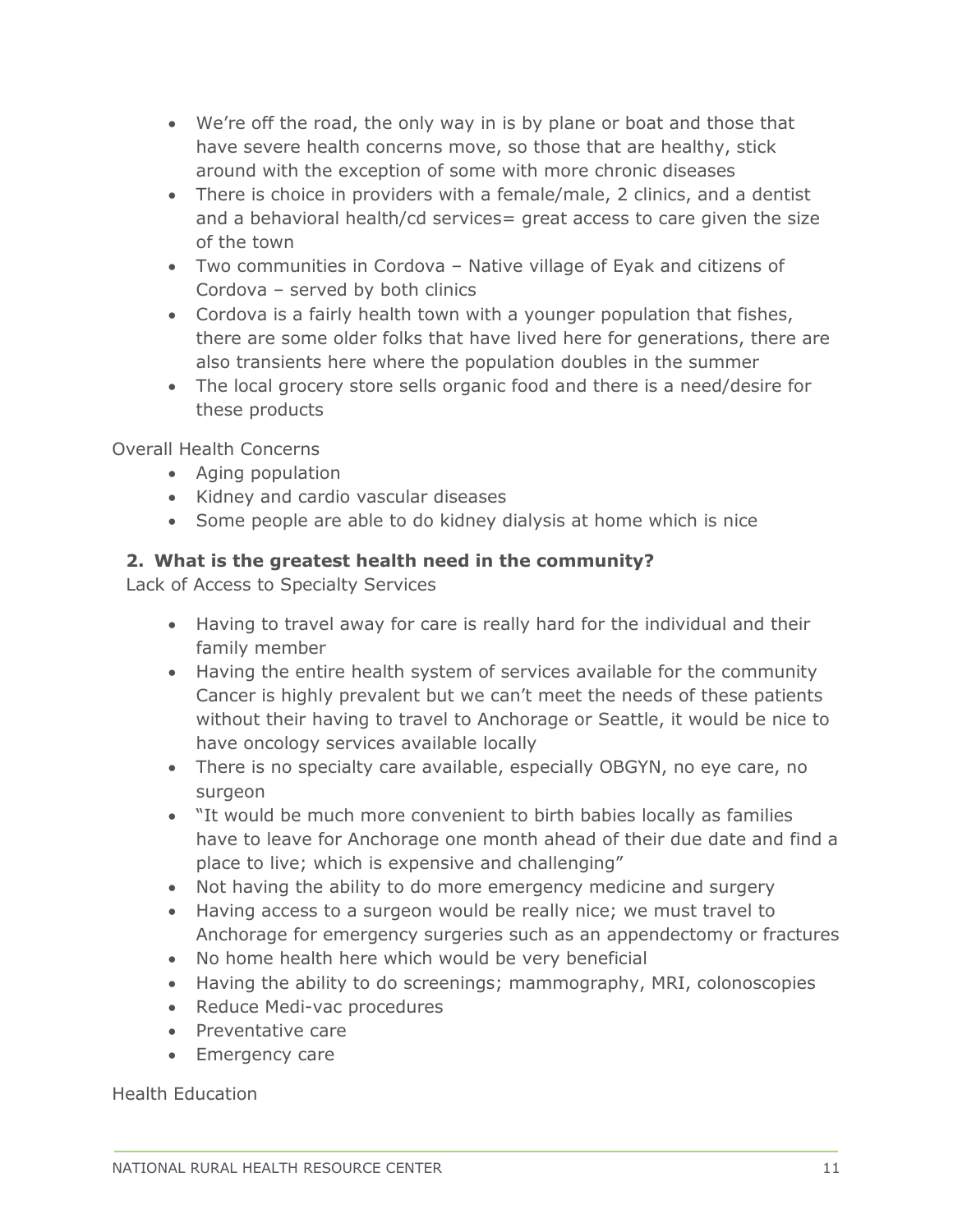- "General health is a need everywhere and we have these services, but we need to work on the addiction of opioid and illicit drugs- how do we combat these needs?"
- "We have mental health and substance use: sound alternatives; but how can these partnerships be fostered further to better help the needs of the community?"

### **3. What do you think CCMC could do to increase the health of the community? Where are the opportunities to collaborate?**

Reduce Duplication of Services in Town

- "Collaborate with the other clinic as they see the majority of patients in town. CCMC might be a more viable option over the other clinic because of the hospital based care"
- "CCMC should be stronger and better for the community"
- "There is a lab at both clinics in town; the difference being that NVE accepts all patients and offers a sliding fee scale; so CCMC could focus on hospital services rather than primary care"
- Behavioral health offered at both sites. Maybe there is a way to collaborate on behavioral health for state funds (CCMC) and federal funds at NVE?
- "Merge primary care clinics to save funds? Although there are cultural impediments to overcome. Especially in the winter.
- There is an opportunity for both the clinics in town to collaborate but they will need to overcome past issues. Formerly they were co-located.

Enhance Collaborations

- Collaborate with public health
- Collaborate with employers
- Collaborate more with the mental health agency, family resource center and substance abuse program
- Collaborate more with Sound Alternatives
- Collaboration with others is needed

Outreach and Education

- Increase awareness of services through outreach and education, starting with longer organizations – city, electric, forestry, fish processing plant, etc. Encourage local utilization and promote staff capabilities
- Increase general education with the community expand health fairs
- One of the doctors is doing monthly information programs in the evenings (diabetes for example) and this is really important and I'd like to see this expand and continue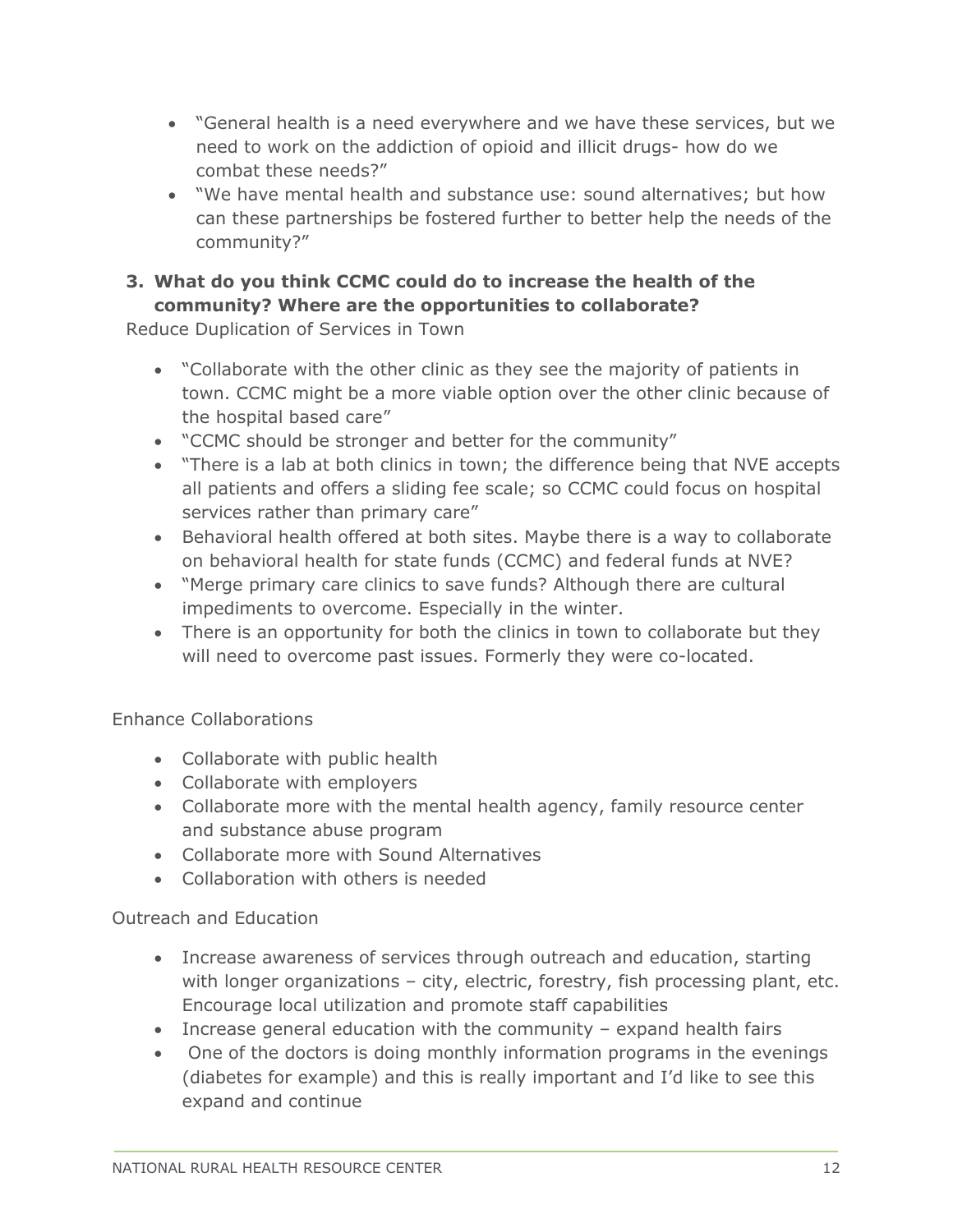- Create an approach to benefit the whole community and others that can benefit
- Be sure to provide services to the Philippine population; these seasonal employees are important too
- Education on services available; we've done this already but we need to keep doing this in different ways

#### Internal Processes

- Improve operations, improve energy efficiency, lease out space
- The hospital has a good facility and it is clean, but they have limited funds
- Community has concern about quality of care; reputation was poor past decade
- Need to improve the quality and promote the services
- "Having two full time physicians living in the community is helpful, but I'm not sure if everyone knows about them yet?"
- We have 2 permanent physicians now which has really helped
- They're doing a good job; new providers are doing great; health fair is fun and a big deal; do the health fair in the fall too to be more accessible for other's schedules
- Have a nurse oversee tele-medicine services?
- Provide more skilled nursing, don't separate the nursing home

### **4. In your opinion, what are some of the strengths (availability, quality) of the health services offered at CCMC?**

Staff and Leadership

- Physicians are a strength family medicine. One was in military with emergency experience. Dedicated to improving care
- Staff are dedicated four doctorate level beyond physicians, smart and talented
- Two doctors available male and female for primary care not just emergency
- Staff seems to get along well
- Staff is friendly and new CEO is great, physicians are good
- CEO is now meeting with FQHC monthly, trying to rebuild cooperation
- Working on collaboration with NVE new leadership in both organizations
- Two very new doctors; one male, one female to help treat people in their own comfort zone, very good paramedics and EMS services, close working relationship with staff
- Good people working here
- Staff are part of the community, so you're getting treated by a friendly person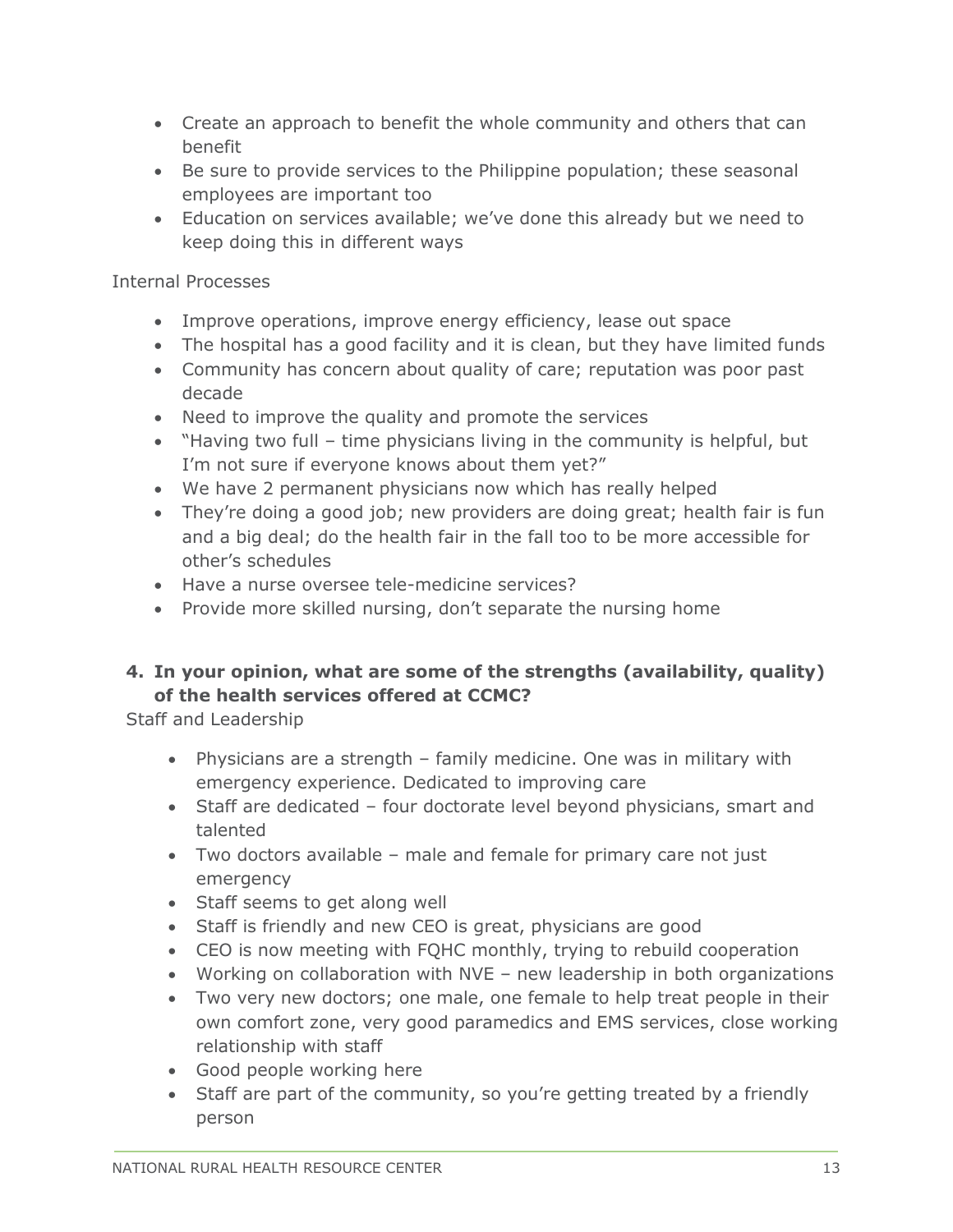- Nursing care is excellent and is a draw from other towns
- Services are good by physicians and nurses
- Quality of care is good
- Care at the hospital was good and responsive to needs

**Services** 

- Radiology x-ray, long term care facilities, certified lab, emergency room – admit or triage and Medi-Vac are all excellent
- 24-hour emergency services
- "It is good to have a CT scan for stroke care locally"
- Large facility, centrally located, good suite of services
- Good access to care where appointments are available
- Good coordination between hospital and pharmacy
- Triage quickly for life flight
- Communication with Anchorage hospital is effective, but paper work may be a day late which can put a snag in communication a bit, but diagnosis and lab communication is good; with EHR, care has improved
- "Behavioral health counseling is located at the clinic which is great"
- Hospital has laboratory and imaging
- "Hospital has decent lab, CT scan, x-ray services"
- Telehealth for behavioral health is helpful
- More available than any other services, appointments are easy to get day of, emergency care is open 24-7 is available; 10-15 minute wait for ER care
- "Quality of care for general care is excellent; specialty services are not always available, no baby deliveries, no surgeries, some specialty clinical services come in, but it's hard to know when they come and to coordinate schedules to meet their availability"
- Billing timing is chaotic, won't get bill until 3-8 months later sometimes, bills are accurate
- Billing process is much better now as it is more prompt now
- Lab tests and medical tests come through very well
- Convenience
- ER is good and they've been able to manage/stabilize complex trauma situations
- Clinic is not to the point of utilizing their EHR as advanced as the CHC in town
- Health fairs are great
- Sport physicals are great
- Senior lunches are wonderful
- Meals and wheels are great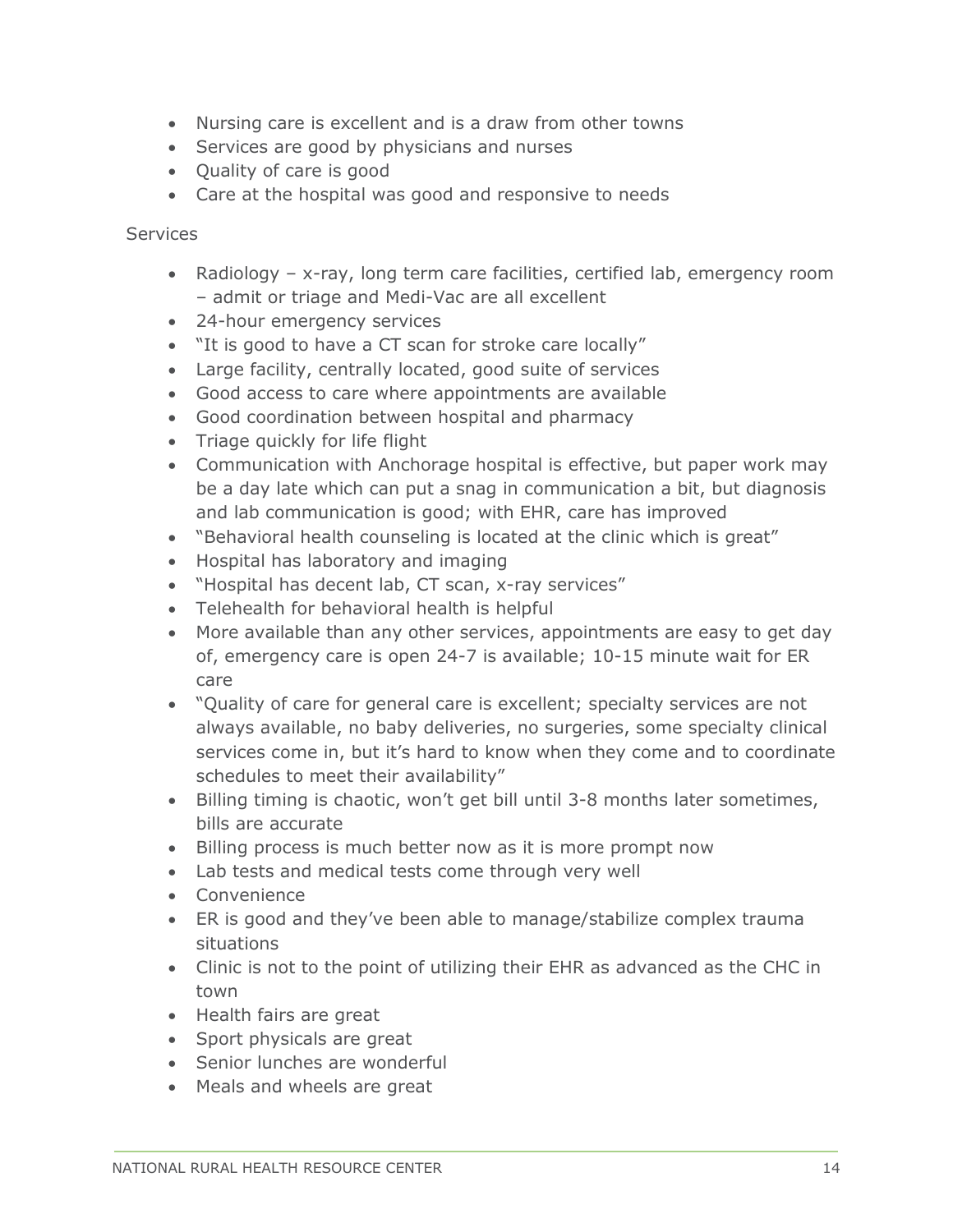#### **5. In your opinion, what are some of the barriers of the health services available at CCMC?**

Lack of Access to Services

- Don't have MRI and specialists
- "It's a two or three -day trip to see specialists or get diagnostics done and you have to take the ferry or jet flight; which can be challenging with weather issues"
- "Lack of an ICU"
- "I have a choice of care and CCMC is not my first choice, wouldn't go there myself due to the lack of specialty services and getting referred out anyways"
- Deliveries (OB) have to happen in Anchorage issues leave employment for a month before due date. Families are separated.
- "Pre-natal care and deliveries are provided outside Cordova which is expensive to set up household arrangements in Anchorage for a month'
- It's challenging to plan ahead to see a specialist either locally or in Anchorage, then it's also challenging to travel when you're not feeling well
- Lack of access to specialty services
- Imaging  $-$  CT scan and x-ray
- Lack of population to support all typical services available in health care and break even
- Low volume for services, maintaining staff and skills and quality with duplication of services
- Being geographically remote and off the road system. All transfers by air or ferry
- Not aware of CCMC using telehealth
- Might be perception of low quality and need for outreach
- Access to psychiatric services
- Inpatient psychiatric services are sent to anchorage
- Lack of access to psychiatric services via tele-med

#### Internal Processes

- "Departments don't seem to talk to each other; there is a lack of procedures and communications"
- "Long -term care patients not always monitored closely"
- Paperwork process is not streamlined at ED or registration
- "Seems like staff aren't happy with EHR. Staff turnover and locum tenens don't know procedures. Not friendly to NVE patients"
- "Food services aren't meeting patient requests and comes late for the long term care residents"
- "Continuity of providers and trust in service and quality"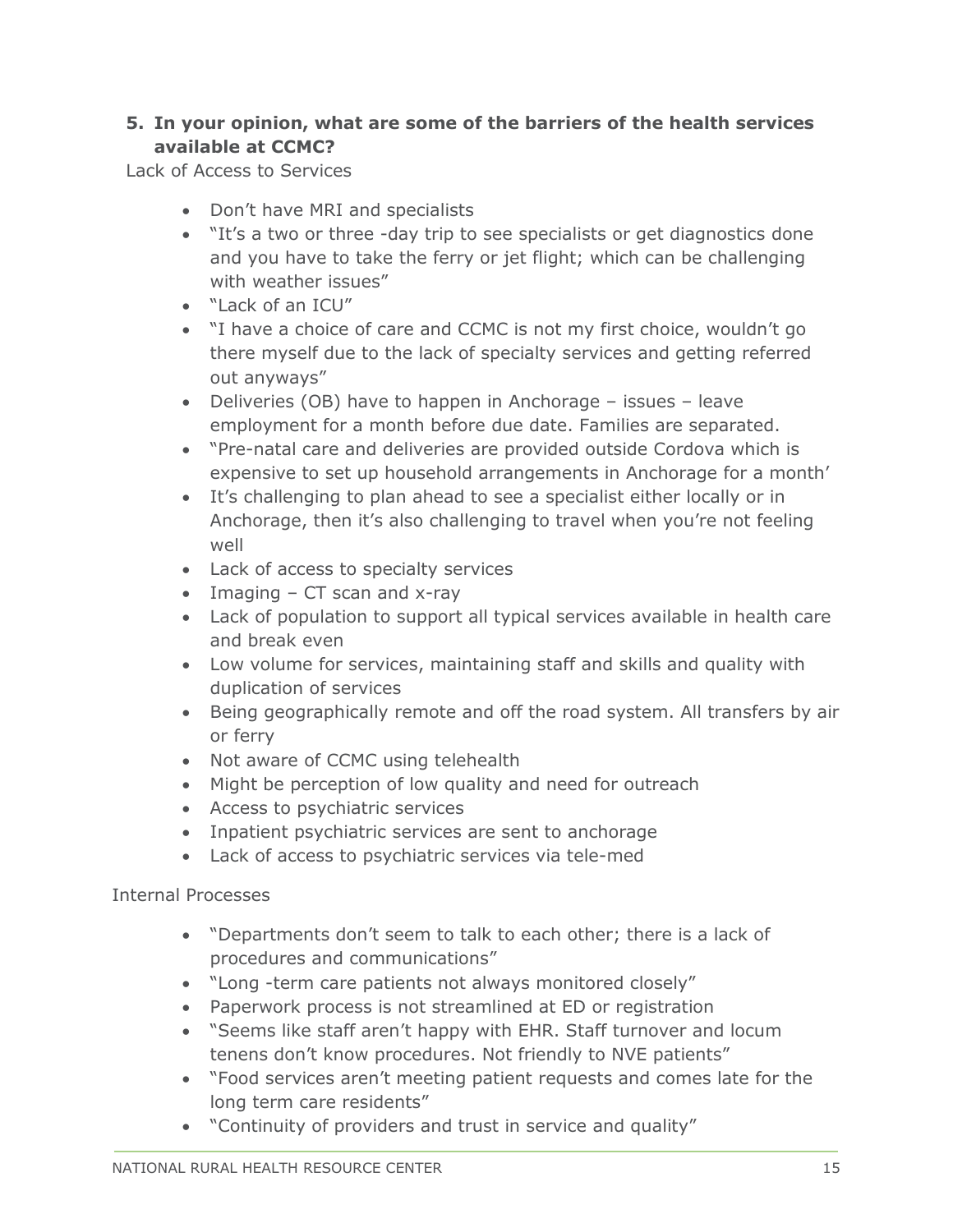- "Typically, no permanent nurses or physicians has challenged CCMC's reputation which impacted quality of care; although they are working towards permanent staff and continuity of care"
- Confidentiality in small community for behavioral health
- Two clinics: the native clinic has split the community and my doctor got run out of town so I followed her; this hindered the community with access to the clinic due to its "good ol' boys club" mentality
- "With past turnover, I'm less likely to establish a relationship with a CCMC provider now"
- With past turnover, less likely to establish with provider

#### Cost of Care

- Cost; low volume and scope for specialties and surgery
- Cost of connections must have redundancy in broad band for internet – fiber and microwave radio backup (\$80,000/month)
- Issues with uncompensated care; Medicaid expansion has actually caused bad debt to go up with high health deductibles.
- Medi-Vac is costly
- Economics low volume and far from other specialists
- Finances are a barrier for some
- clinic has competition from IHS that can offer a sliding scale which is beneficial for the community, Clinic offers community benefit for some
- Financial situation is a closed market- small market to generate revenue, need to push swing beds

#### **6. What new health care services would you like to see available locally?**

- OB/GYN
- Pediatrician
- Birthing facilities and providers
- Delivery services
- Previously C-Sections were performed locally
- Operating Room put back together (currently a meeting space
- "Don't Medi-Vac all patients"
- Perhaps telemedicine
- Not aware of all that is available
- Physical therapy if not available
- Occupational health
- Health screenings if not available
- Ophthalmology
- Dermatology
- Expand primary care services
- Level 4 Trauma designation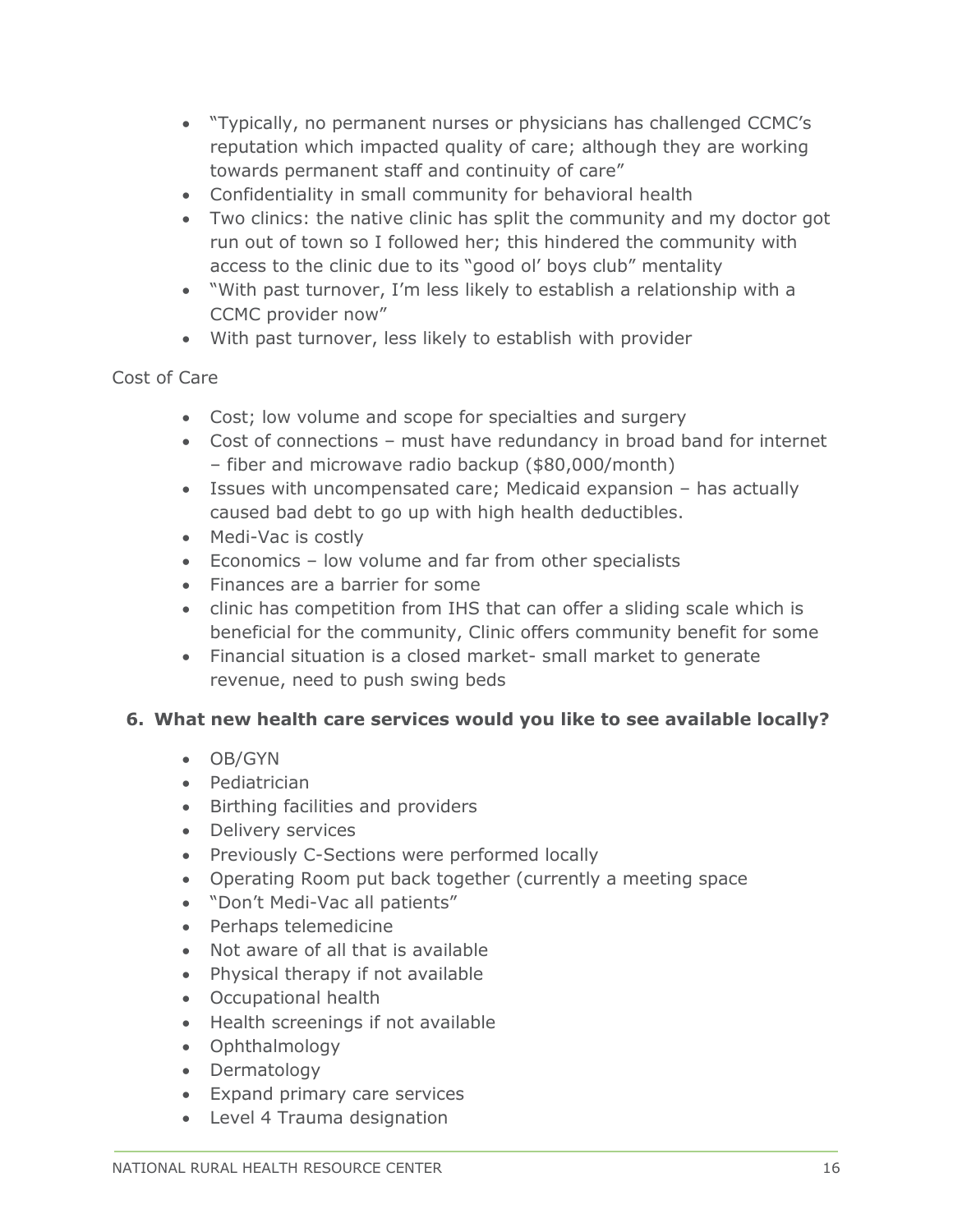- Maybe population health chronic disease management services
- Potentially more telehealth services
- "There's a lot of pilots in the area, so I'd like to see more specialty clinic that could do aviation physicals more than once a year (every 3 months); plan this out and let people know ahead of time so they can plan with the FAA"
- Specialty clinic like internal medicine, endocrinologist, orthopedics, work with other clinics to network care
- Cancer- oncology services
- There's services available, I just don't need them at this time

#### **7. Why might people leave Cordova for health care?**

- OB not available
- Ultrasound and sonograms now available locally
- Orthopedics, urology, and other non-primary care services are not available
- NVE is offering eye care quarterly
- Only one dentist locally many go to Anchorage.
- Perceived quality and availability of services
- Some Veterans leave for care at VA Anchorage
- $\bullet$  Perceived quality bigger is better
- Confidentially
- Services not available such as specialists (2)
- Specialty care (maternity, delivery) services that are not offered
- Limited dental access and low perception of quality
- Personality conflict with a provider
- Second opinion
- "40% of people don't get primary care locally according a previous study, so people are leaving for care to go shopping and receive specialty care in anchorage"
- You get more of a choice of health care if you go elsewhere
- Distrust
- People follow doctors when they leave town

#### **8. What are some of the benefits of having health services available locally?**

Convenience

- Peace of mind
- Safety net for commercial fishing industry
- Convenience
- No wait lines in the ER room
- You don't have to travel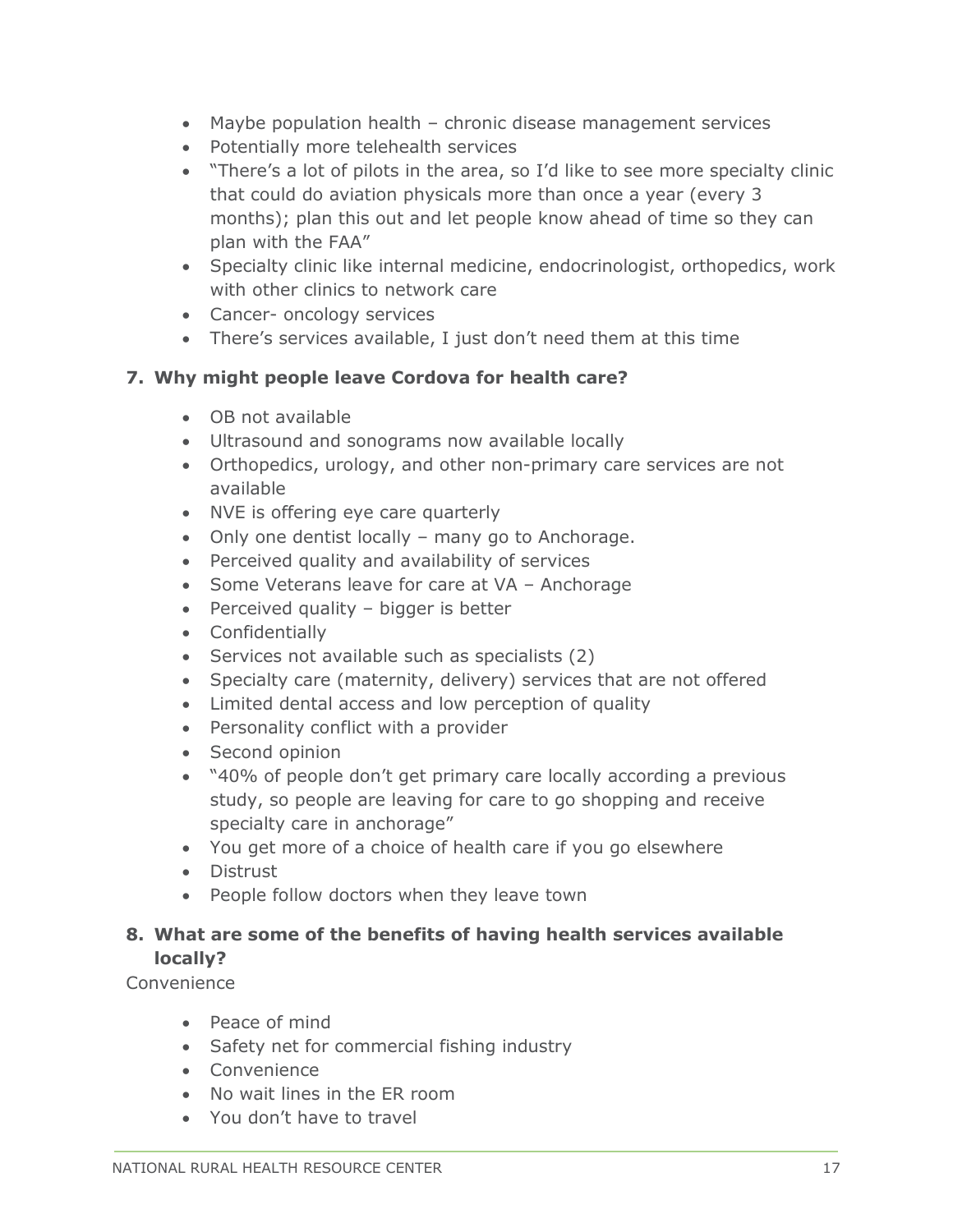- You get to see your provider on a more regular basis
- It's easier to get in; no wait time
- Access to care is very good
- People are more apt to get care if care is available
- Don't have the expense of living away from home

#### Community Impact

- Provides stability for the community
- Allows for Coast Guard base to be there and other businesses
- Coast Guard here because of hospital and clinic
- "Get primary care locally, get triaged and Med-Vac. People are able to stay in the community who live here as there is an ED and primary care"
- Fishing industry is dangerous important to have emergency services available locally
- Attracting and retaining employees to Cordova ask about health services and schools. Health services are an asset
- Elderly and retirees are attracted to stay due to hospitals
- Immediate access for primary care and ED
- Geographic remoteness sometimes limited by weather and CCMC provides services locally. (Ferry runs 4 days a week in winter 3-7 hours and 45-minute flight – two a day)

#### Access to Care

- Long term care services stay in Cordova locally
- Access know the doctor and staff
- Access to emergency care
- Work with both Providence and the other hospital in Anchorage
- People in Cordova are very outdoorsy and if you have an accident, you have access to an ER to help stabilize then refer back

#### **Other Comments**

- High fixed costs, so better utilization will help with sustainability
- Collaboration is important to share services and costs
- Increased outreach for marketing and utilization
- Lots of opportunities for health care, but we're limited with location and a small population
- "There are a lot of unknowns right now in the direction of healthcare from a federal standpoint given our new administration, so I'd like to assure that CCMC has a safe, strategic plan to navigate whatever comes about from federal regulation changes"
- "There is a lot of paper work involved in the new quality reporting requirements that take up a lot of time and can be burdensome to staff;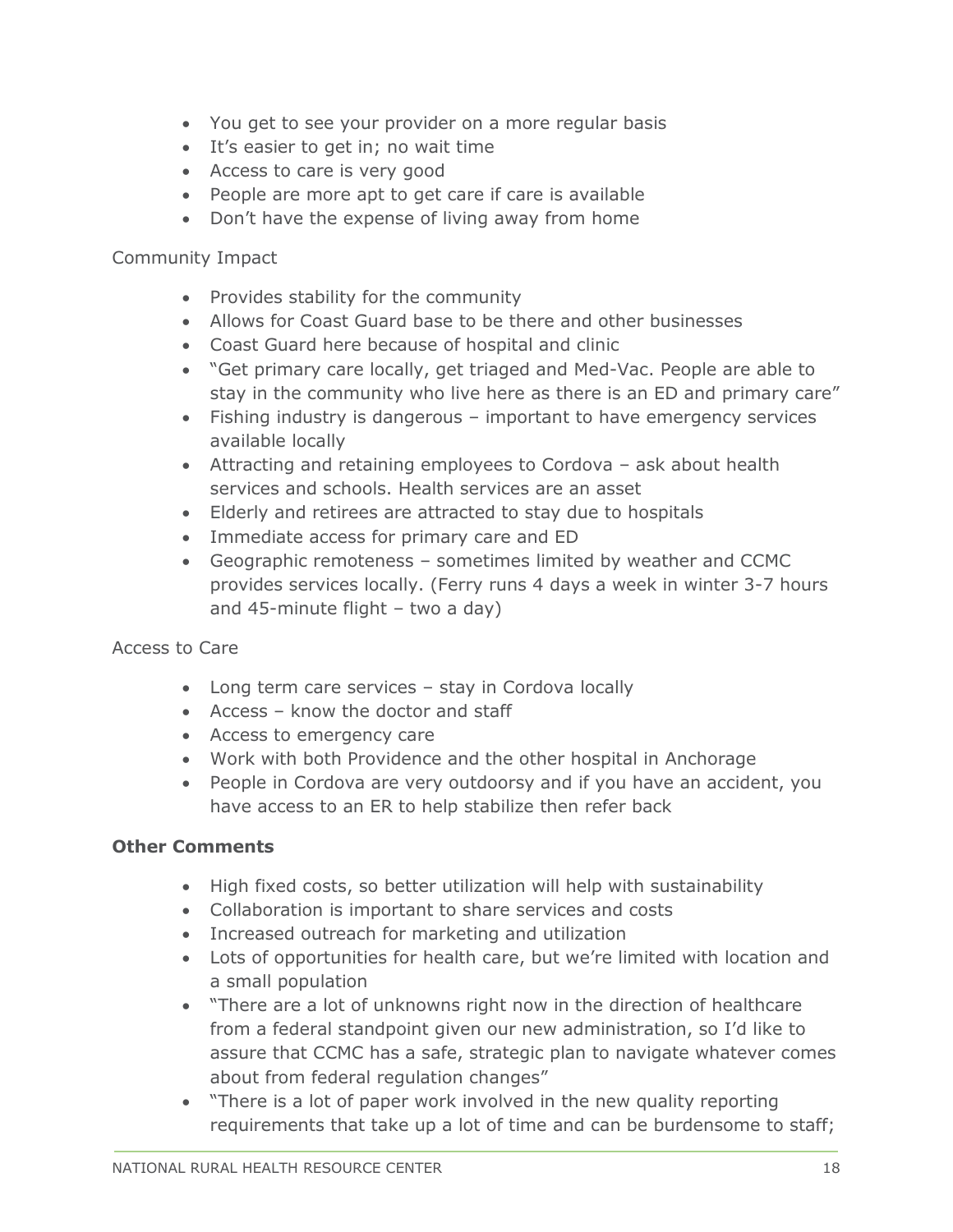it would be great to find a way to streamline these reporting processes and requirements while still maintaining high quality care standards"

- Behavioral health was more involved in long term care folks previously, which was very nice; behavioral health assessments were provided in the ER; it would be nice to get nurses more trained on behavioral health issues
- "Getting other doctors credentialed here is a biggie"
- Collaborate a lot more with the native community: build the relationship back with them; the city and the hospital have been at odds with the tribe so the tribe doesn't trust them now, so they need to build trust back
- One thing the hospital needs to do is have some greater sustainability with the CEO position; there have been 9 CEOs in 6.5 years so about the time the CEO gets to doing anything, the health services board/city council changes the CEO- which seems to be mainly due to political reasons; however despite the changes in CEO leadership as well as the CFO and DON positions, the quality of care appears to have remained consistent throughout each transition and overall, morale is positive amongst staff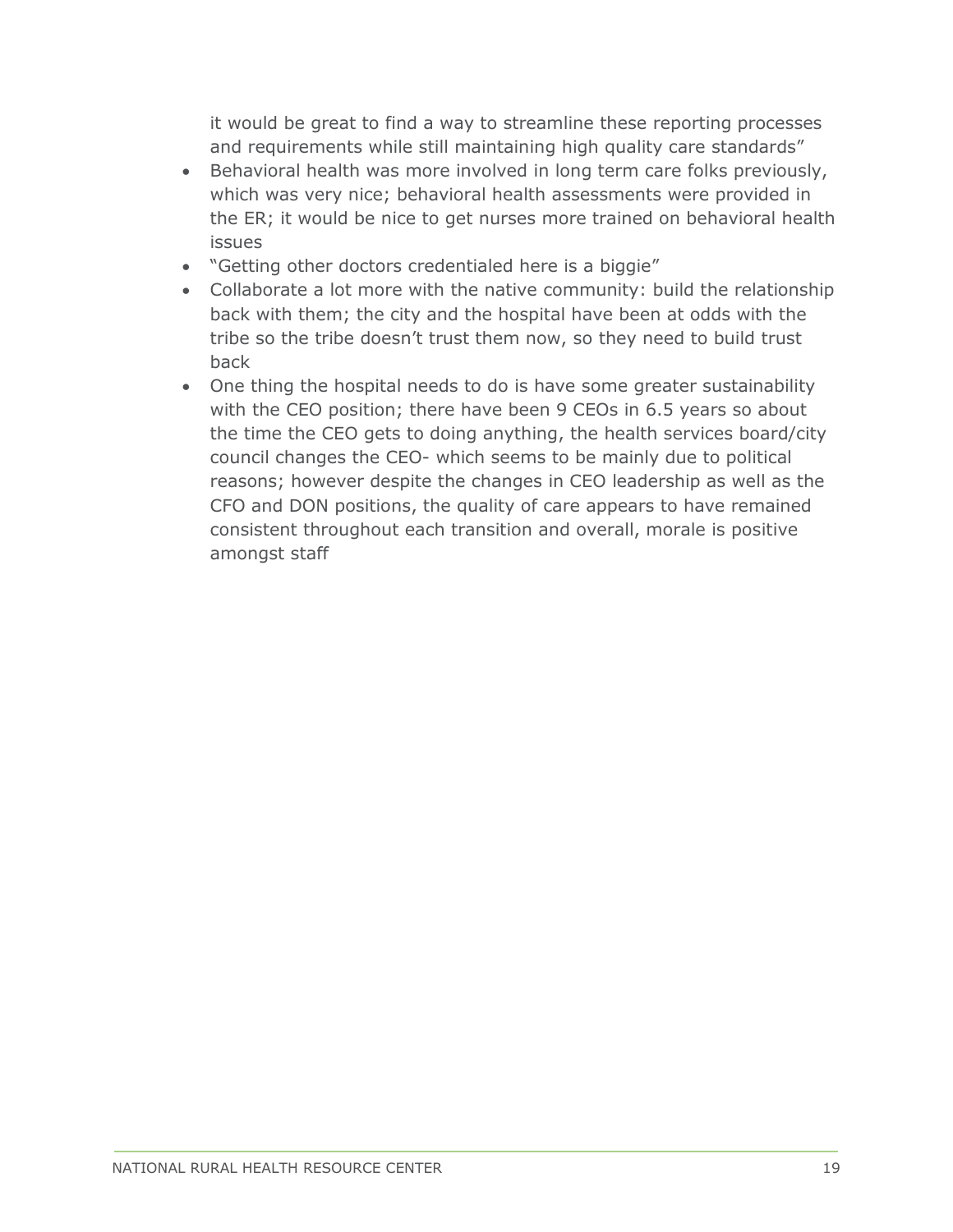### CONCLUSIONS, RECOMMENDATIONS, AND ACKNOWLEDGEMENTS

### **Conclusions**

Respondents rate the community as "somewhat healthy" with substance and alcohol abuse rated as a top health need. Education on mental health and substance abuse services through community classes was requested. Access to specialty care services, in particularly OB/GYN and birthing services was frequently identified from both the survey and key informant interviews. Respondents perceive the quality of care at CCMC as "good" and acknowledge that services and reputation are improving.

### Recommendations

Noting the changes in health care reimbursement structures, hospitals will begin to be reimbursed based on the population's health outcomes. This transformation is changing the definition of hospital volume from the number of procedures and interventions to the number of patients being seen in the service area. Capture a greater market share by expanding efforts towards individuals that are currently healthy and not currently utilizing local health services by engaging the community in prevention/wellness activities and health education. Providers and the board should also be educated on this transition as it is imperative for future sustainability and viability of each organization.

It is also recommended each facility increase efforts on role modeling wellness and expanding collaborative community partnerships to improve the overall coordination of care for patients. Reference the section below on "[Improving](#page-23-0)  [Population Health in Your Community](#page-23-0)", as cited below.

There is also an opportunity to improve customer processes and perception of quality care by implementing management frameworks such as Baldrige, the Balanced Scorecard, Lean and/or Studer methodologies. These frameworks evaluate and monitor the effectiveness and efficiencies of staff processes, manage ongoing performance improvement, and help create a positive work culture that can result in greater staff and patient satisfaction. Please contact The Center for more information and guidance on these services or go to [www.ruralcenter.org](http://www.ruralcenter.org/) for further details. Focus groups also indicated a high burnout rate of providers and so consider resiliency training for all staff to assist with retention and improve overall quality and morale.

Share results and communicate proposed strategies that address community needs as this will promote customer loyalty. It is advised to create a communications strategy for releasing the report findings. It is important to be clear on the intent of these communications (e.g., to share information or to stimulate action).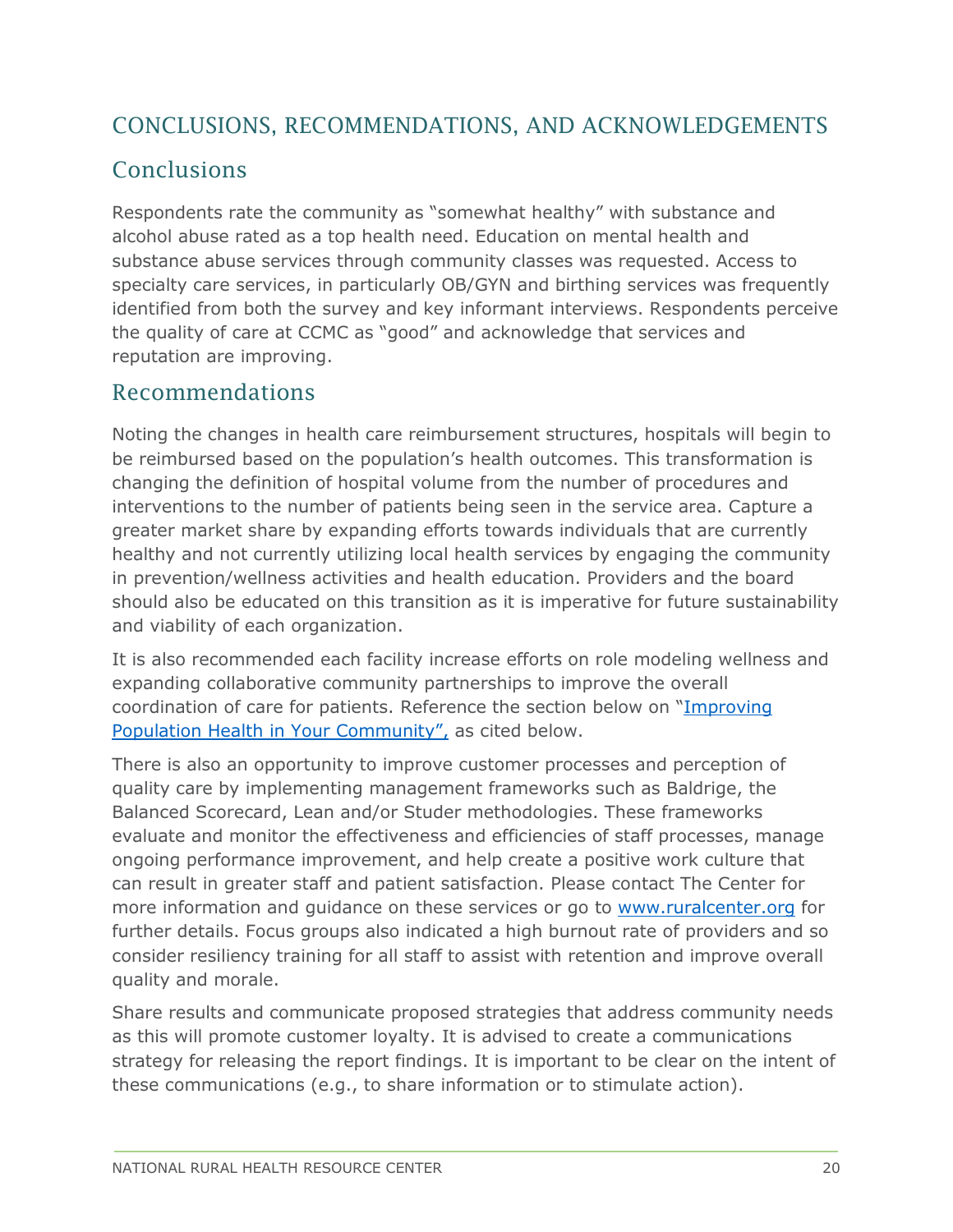### Acknowledgements

The Center would like to thank Mr. Scot Mitchell and Faith Wheeler-Jeppson for their contributions and work with developing and distributing the assessment and coordinating the key informant interviews.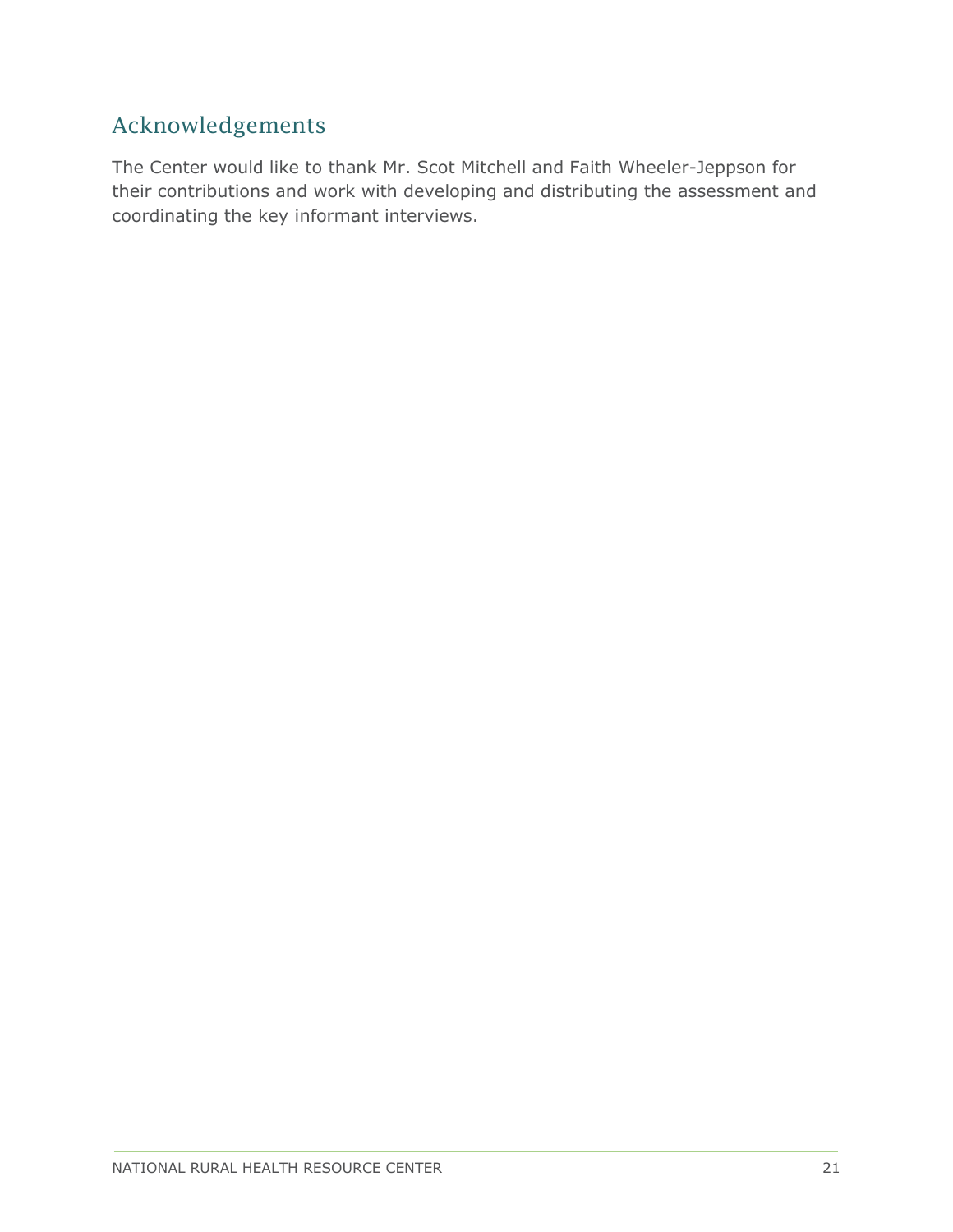### <span id="page-22-0"></span>ESTABLISHING HEALTH PRIORITIES

Sufficient resources frequently are not available to address all the health concerns identified in a Community Health Needs Assessment. Identify issues to work on in the short to intermediate term (one to three years). Priorities should reflect the values and criteria agreed upon by the hospital board and community stakeholders, which should include public health.

### **Once priorities have been established, set aside time to develop, implement and monitor an action plan that assesses progress**

Criteria that can be used to identify the most significant health priorities include:

- The magnitude of the health concern (the number of people or the percentage of population impacted)
- The severity of the problem (the degree to which health status is worse than the state or national norm)
- A high need among vulnerable populations

Criteria that can be used to evaluate which health issues should be prioritized include:

- The community's capacity to act on the issue, including any economic, social, cultural, or political considerations
- The likelihood or feasibility of having a measurable impact on the issue
- Community resources (programs, funding) already focused on an issue (to reduce duplication of effort and to maximize effectiveness of limited resources)
- Whether the issue is a root cause of other problems (thereby possibly affecting multiple issues)

Consider a comprehensive intervention plan that includes multiple strategies (educational, policy, environmental, programmatic); uses various settings for the implementation (hospital, schools, worksites); targets the community at large as well as subgroups; and addresses factors that contribute to the health priority. Be sure to document and monitor results over the next one to three years to assure that community needs identified within the assessment are being addressed. Maintain records of assessment processes and priorities for obtaining base line information and for pursuing ongoing process improvements. *(Adapted from materials by the Association for Community Health Improvement)* 

### **If you don't help your community to thrive and grow, how will your organization thrive and grow?**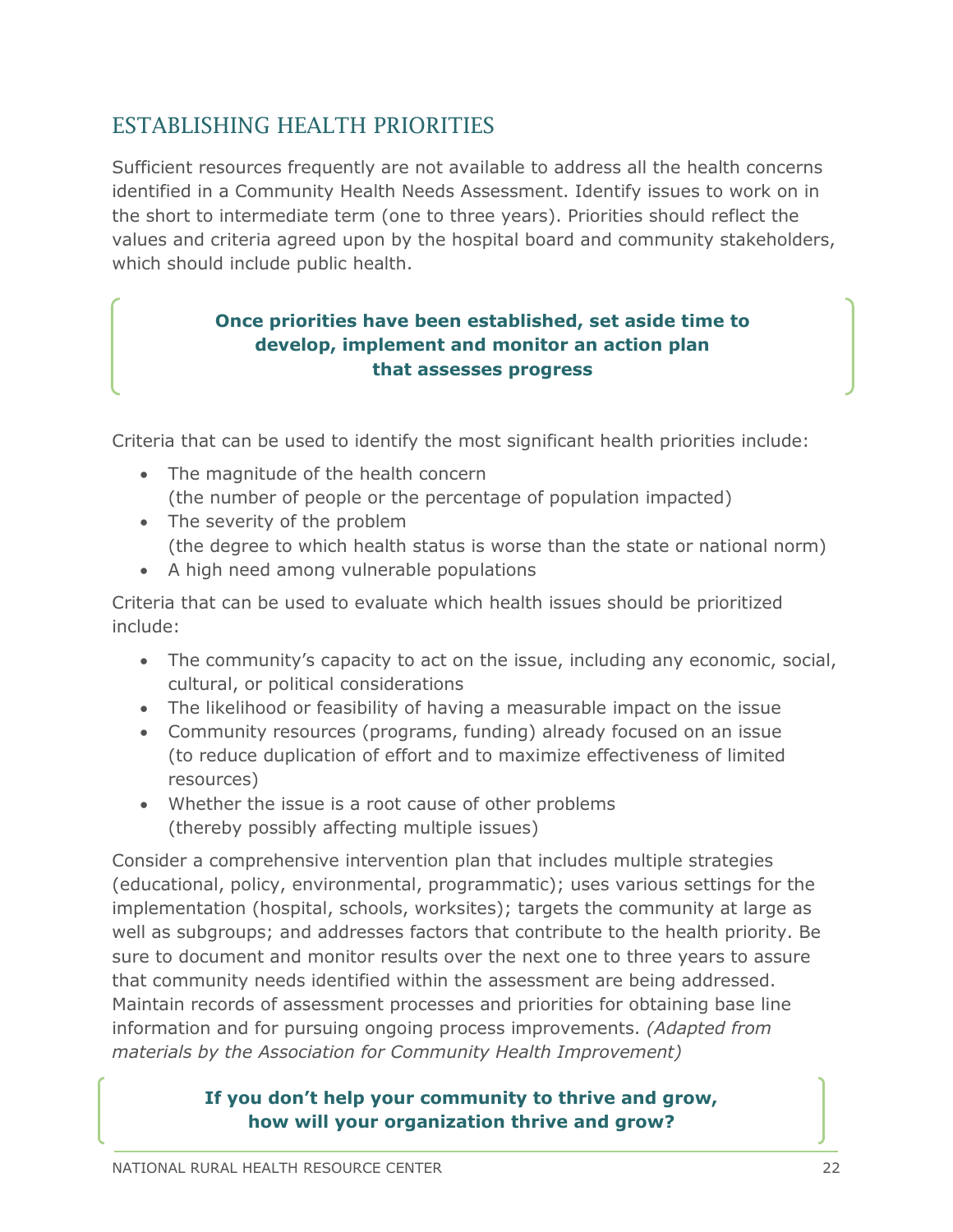### <span id="page-23-0"></span>IMPROVING POPULATION HEALTH IN YOUR COMMUNITY

The U.S. health care industry is undergoing profound change in financing and service delivery, as it shifts from a financial system that rewards "volume" to one that is based on "value". Driven by the health marketplace itself, the new health industry goals are articulated in the Institute for Health Improvement's Triple Aim: better population health, better health quality and lower health costs. Payers are increasingly factoring in population health outcomes into reimbursement formulas.

### [Population Health Portal](https://www.ruralcenter.org/population-health-portal)

Navigate the journey towards improved population health by accessing a Critical Access Hospital Readiness Assessment, resources and educational modules that offer step-by-step instructions of common population health analytical procedures.

### [Small Rural Hospital Transition Guides and Toolkit](https://www.ruralcenter.org/rhi/srhy/small-rural-hospital-transition-guides-and-toolkit)

Informational guides developed by field experts and a toolkit developed by Rural Health Innovations that concentrates on best practices and strategies to support small rural hospital performance improvement and preparation for transitioning to value-based care and purchasing.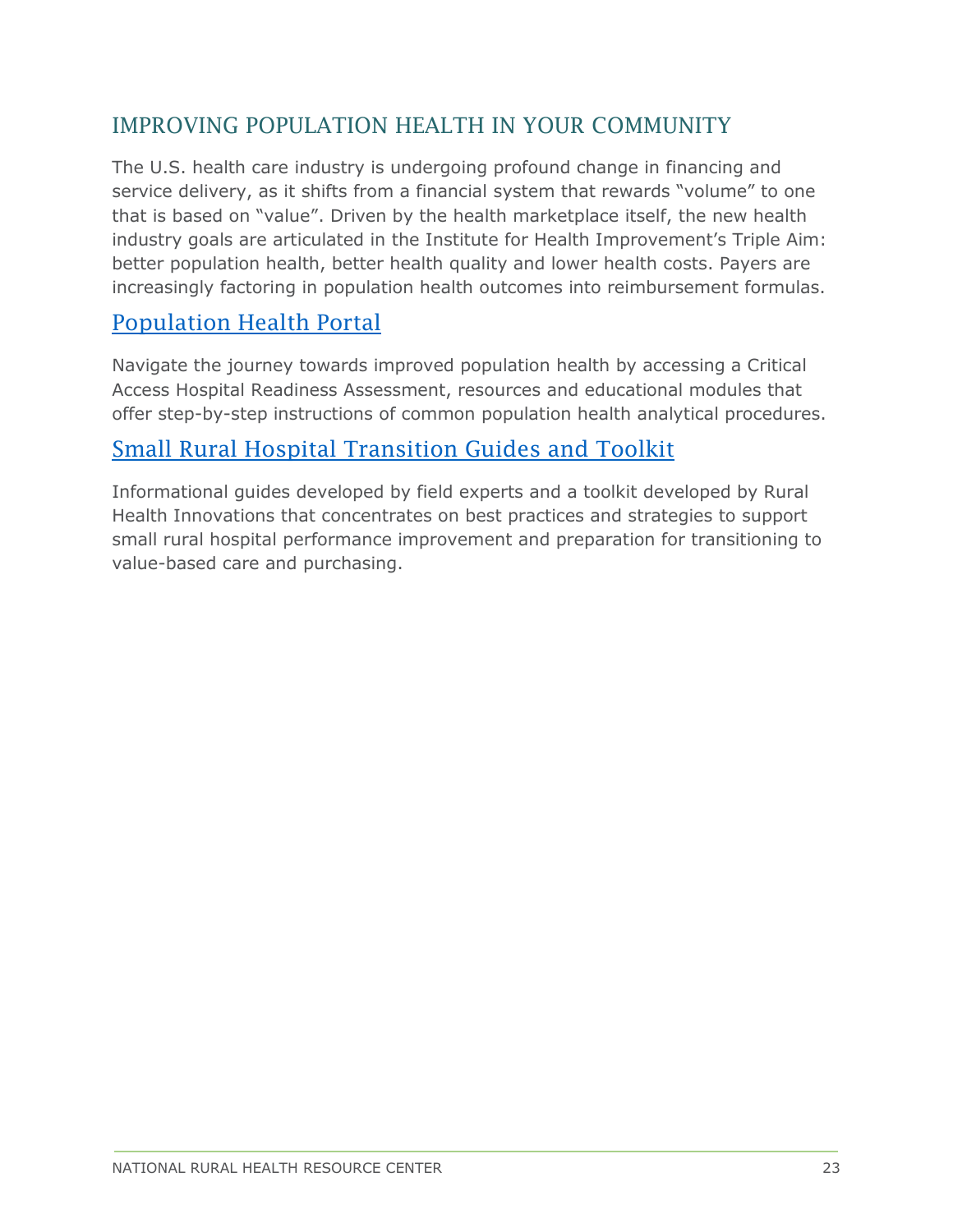### Critical Population Health Success Factors

The following section summarizes the 2014 "[Improving Population Health: A Guide](http://www.ruralcenter.org/tasc/resources/improving-population-health-guide-critical-access-hospitals)  [for Critical Access Hospitals](http://www.ruralcenter.org/tasc/resources/improving-population-health-guide-critical-access-hospitals)", created by The Center and Stratis Health.

#### **Leadership**

- Develop awareness and provide education on the critical role of population health in value-based reimbursement
- Shift hospital culture, processes, facilities and business models to include a focus on population health
- Lead the way and model behaviors. Participate in programs, be active in community outreach

#### **Strategic Planning**

- Incorporate population health approaches as part of ongoing strategic planning processes
- Engage multiple stakeholders and partners to coordinate strategies aimed at improving the population's health
- Prioritize what are the one or two things that would make the biggest difference for the population you serve

#### **Engagement**

- Use the community health needs assessment (CHNA) process as an opportunity for community and patient engagement
- Articulate vision of hospital contributing to population health based on community conversations
- Engage all types of health care and social service providers to coordinate transitions of care and address underlying needs

#### **Leadership**

- Develop awareness and provide education on the critical role of population health in value-based reimbursement
- Shift hospital culture, processes, facilities and business models to include a focus on population health
- Lead the way and model behaviors. Participate in programs, be active in community outreach

#### **Workforce**

- Establish wellness programs for employees and role model these programs in the community
- Develop a workforce culture that is adaptable to change in redesigning care to address population health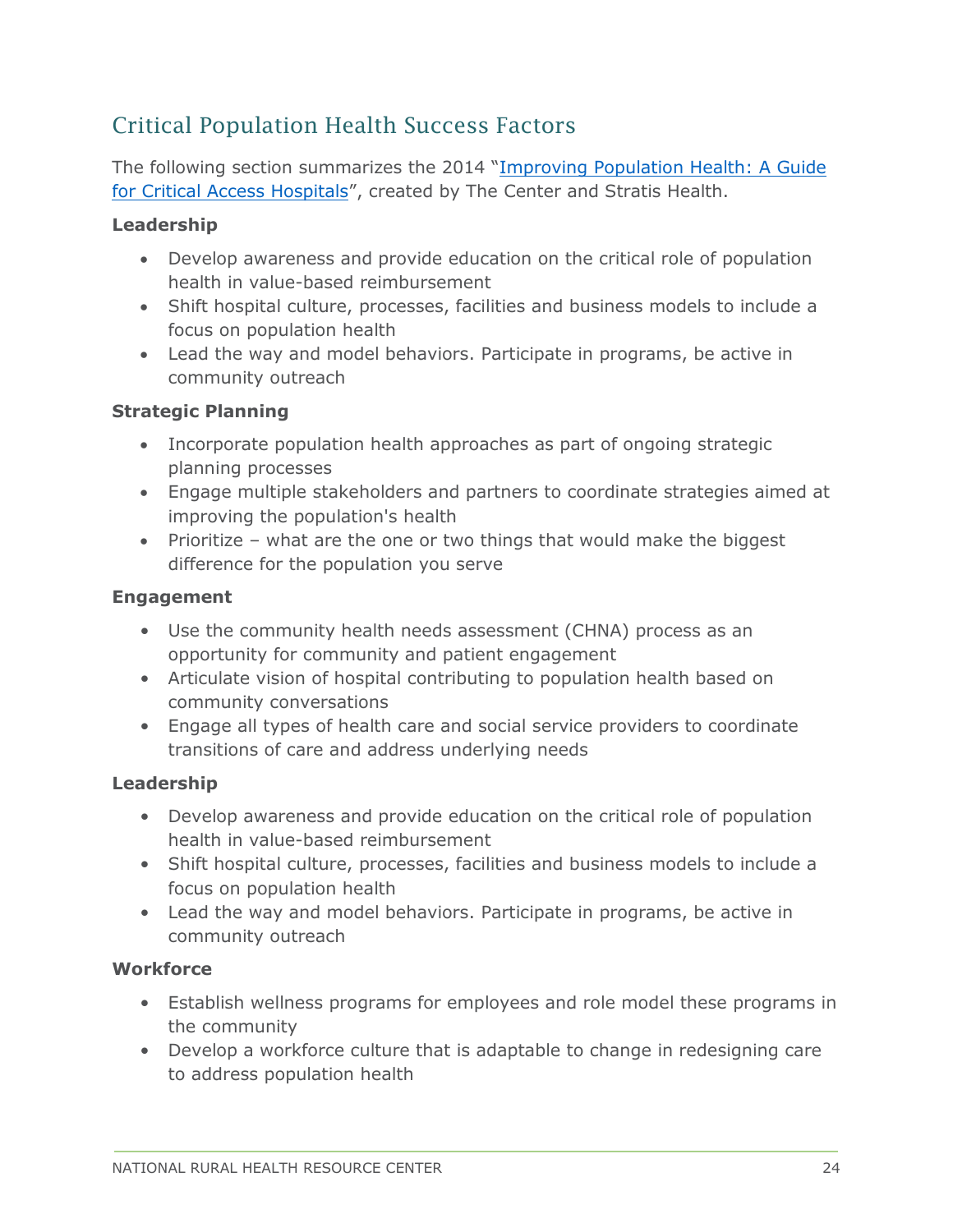• Embed a community focused mind-set across the organization so engagement, coordination and cooperation are expectations of staff interaction

#### **Operations and Efficiency**

- Maximize the efficiency of operational, clinical, and business processes under current payment structures
- Utilize health information technology (HIT) (such as electronic medical records, health information exchange and telemedicine) to support population health goals

#### **Measurement, Feedback & Knowledge Management, Impact & Outcomes**

- Identify measurable goals that reflect community needs
- Utilize data to monitor progress towards strategic goals on population health
- Publicly share goals, data and outcomes. Use it as an opportunity to engage partners and the community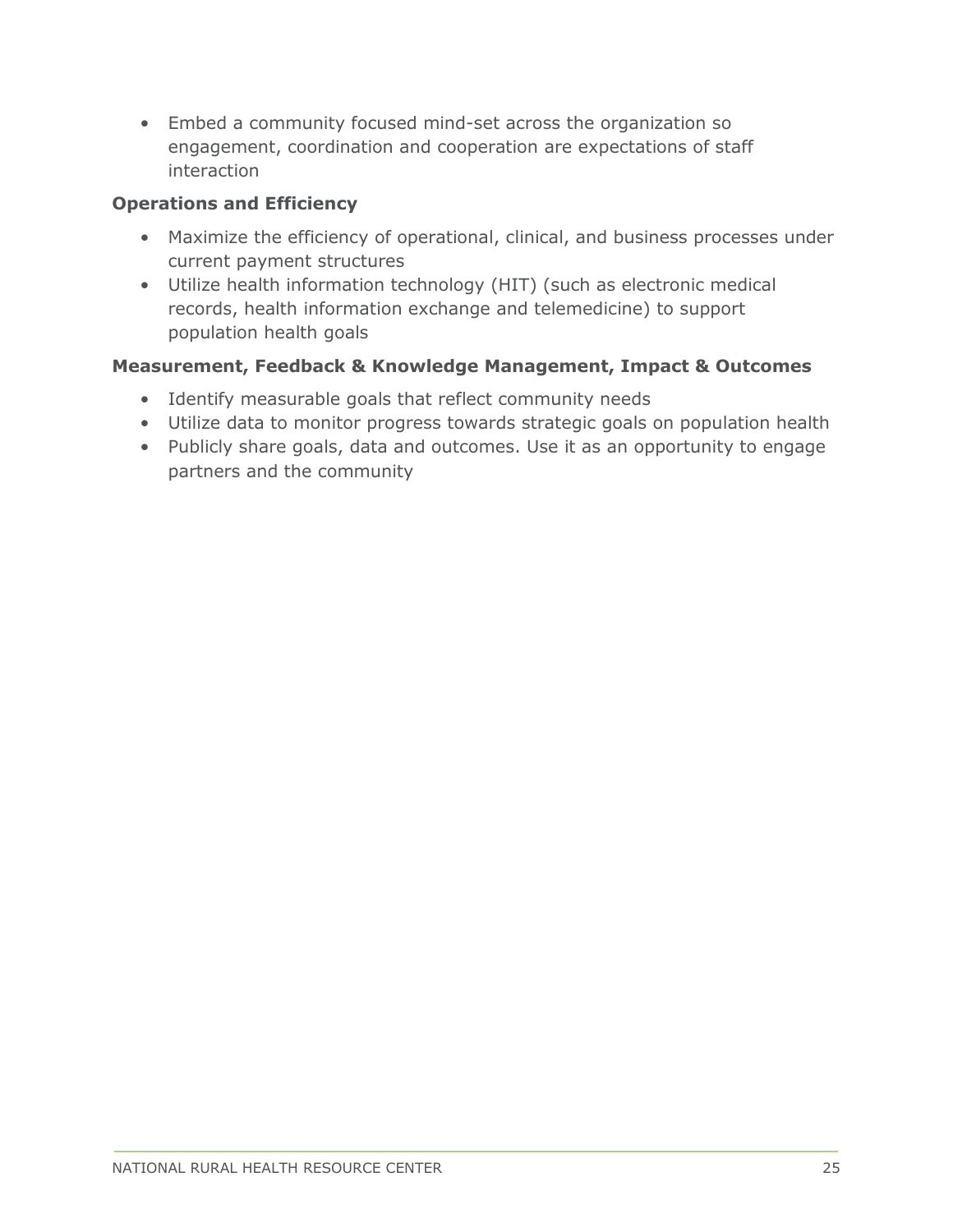### <span id="page-26-0"></span>POPULATION HEALTH CRITICAL ACCESS HOSPITAL CASE STUDIES

#### **Leadership**

Clearwater Valley Hospital in Idaho is utilizing a dyad management model which is a two-pronged approach to physician/hospital integration. This model places the organization's leadership under the management of qualified physician and nonphysician teams aimed to incorporate the concept of value into health care decision-making where departments have been restructured to meet patient needs in both the inpatient and outpatient settings. This facility has received multiple awards for incorporating this management model. For more information: [http://healthandwelfare.idaho.gov/Portals/0/Health/Rural%20Health/Orofino%20Ca](http://healthandwelfare.idaho.gov/Portals/0/Health/Rural%20Health/Orofino%20Case%20Study%20November%202011.pdf) [se%20Study%20November%202011.pdf](http://healthandwelfare.idaho.gov/Portals/0/Health/Rural%20Health/Orofino%20Case%20Study%20November%202011.pdf) 

#### **Strategic Planning**

Essentia Health Fosston in Minnesota incorporated community health needs assessment findings to improve the health of the community toward retaining a quality and viable agricultural industry. For more information: [http://www.ruralcenter.org/tasc/resources/applying-community-health](http://www.ruralcenter.org/tasc/resources/applying-community-health-assessments-rural-hospital-strategy)[assessments-rural-hospital-strategy](http://www.ruralcenter.org/tasc/resources/applying-community-health-assessments-rural-hospital-strategy) 

#### **Partners, Patients, Community**

The Community Connector Program was established by Tri County Rural Health Network in Helena, Arkansas which aims to increase access to home and community-based services by creating alternatives to institutionalized living and improving the quality of life for elderly and adults with physical disabilities while maintaining or decreasing costs. The return on investment was \$3 of every \$1 invested, or a 23.8 percent average reduction in annual Medicaid spending per participant, for a total reduction in spending of \$2.619 million over three years. For more information:

[http://cph.uiowa.edu/ruralhealthvalue/innovations/Profiles/CommunityConnectors.p](http://cph.uiowa.edu/ruralhealthvalue/innovations/Profiles/CommunityConnectors.pdf) [df](http://cph.uiowa.edu/ruralhealthvalue/innovations/Profiles/CommunityConnectors.pdf)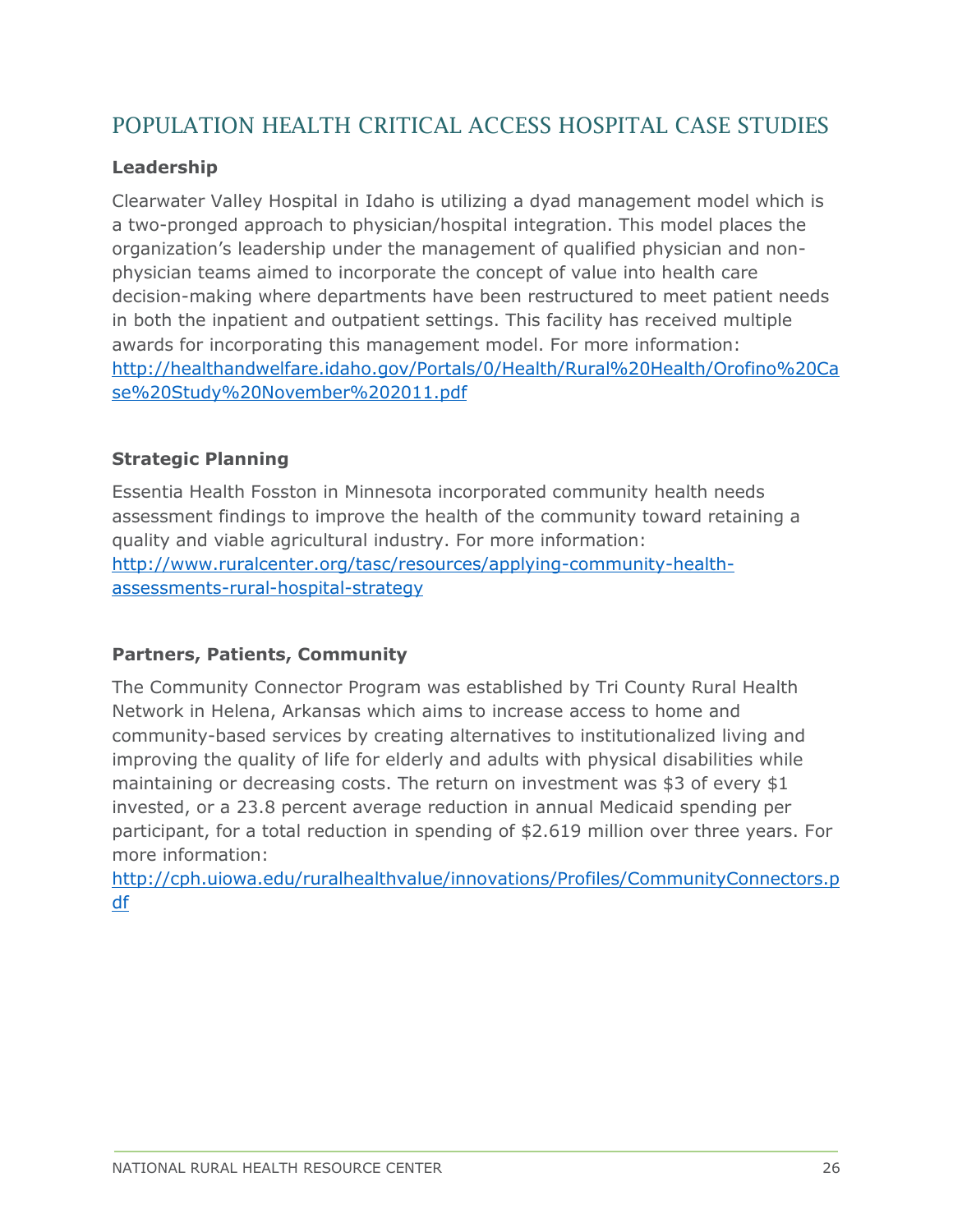#### **Workforce and Culture**

Mason District Hospital in Illinois is implementing a three tiered approach to a worksite wellness program which includes a care coordination plan for employees with multiple chronic illnesses. After two years, the hospital has seen nearly \$360,000 in reduced employee health care costs and has started offering the program to local businesses which both improves health locally and provides an additional revenue stream for the program. For more information: [http://www.icahn.org/files/White\\_Papers/ICAHN\\_PopHealthManagement\\_Print\\_FIN](http://www.icahn.org/files/White_Papers/ICAHN_PopHealthManagement_Print_FINAL.pdf) [AL.pdf](http://www.icahn.org/files/White_Papers/ICAHN_PopHealthManagement_Print_FINAL.pdf) (page 19)

#### **Operations and Efficiency**

Mercy Health Network in Iowa has adopted a Process Excellence tool modeled after Lean to improve operations, efficiency and patient safety. Each hospital in the network was assigned accountabilities, selected process improvements and helped educate the hospital board. After 18 months, process improvements results in a 51 percent decrease in patient falls and a 37 percent decrease in medical errors. For more information:

<http://cph.uiowa.edu/ruralhealthvalue/innovations/Profiles/MercyHealthNetwork.pdf>

#### **Measurement, Feedback, & Knowledge Management, Impact & Outcomes**

Marcum & Wallace Memorial Hospital in Hazard, Kentucky has adopted the Performance Excellence Blueprint as indicators for their system (Catholic Health Partnership) strategies. Leadership developed a dashboard to track program towards targets in each of the seven Performance Excellence Components. For more information:

[https://ruralcenter.org/tasc/resources/marcum-wallace-memorial-hospital](https://ruralcenter.org/tasc/resources/marcum-wallace-memorial-hospital-performance-excellence)[performance-excellence](https://ruralcenter.org/tasc/resources/marcum-wallace-memorial-hospital-performance-excellence)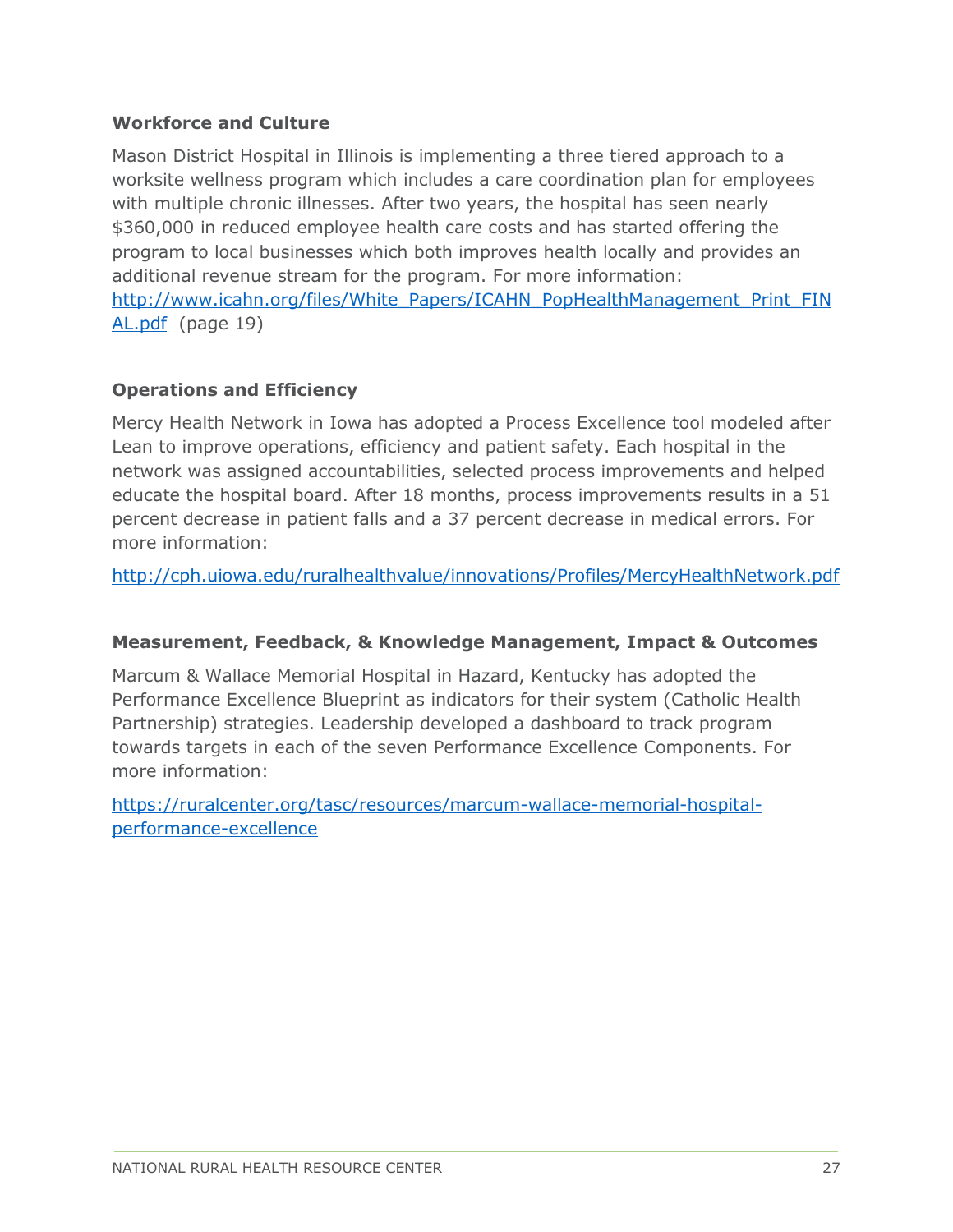#### <span id="page-28-0"></span>APPENDIX A: SURVEY INSTRUMENT



P: (907) 424-8000 | F: (907) 424-8116 P.O. Box 160 | 602 Chase Ave., Cordova, AK 99574-0160

October 26, 2016

Dear Resident:

Participate in our Community Health Needs Assessment survey for a chance to WIN one of the following items; an iPad Mini, \$200 Shoreside Petroleum Coupon, \$100 Copper River Fleece Gift Card, or one of two \$100 Wells Fargo Gift Cards.

CCMC is partnering with the National Rural Health Resource Center to administer a community health needs assessment survey. The purpose of the survey is to obtain information from a wide range of participants to assist in planning our programs, services, and facilities to best serve our community. Your help is critical in determining health priorities and future needs.

Your name has been randomly selected as a resident who lives in the CCMC service area. The survey covers topics such as: use of health care services, awareness of services, community health, health insurance and demographics. We know your time is valuable so we have made an effort to keep the survey to about 15 minutes.

You are probably aware of many challenges rural citizens face related to health care, such as access to services and affordability. By completing the enclosed survey, you can help guide CCMC in developing comprehensive and affordable health care services to our area residents.

- 1. Due date to return survey and ONE raffle ticket: 12/09/2016
- 2. Return your completed survey in the envelope provided no stamp needed
- 3. Keep the other raffle ticket for when we announce the five winners on our Cordova Community Medical Center Facebook page the week of 12/16/2016

The winning raffle ticket numbers for the gifts will be announced in the Cordova Community Medical Center Facebook page the week of 12/16/2016. CCMC is offering you this chance to win these gifts as a thank you for completing the enclosed survey.

All survey responses will go to the National Rural Health Resource Center in Duluth, Minnesota, the organization that is assisting with this project. If you have any questions about the survey, please call Bridget Hart at 218-216-7039. We believe, with your help, we can continue to improve health care services in our region.

Thank you for your assistance. We appreciate your time.

Sincerely,

Floot Mitchell

Scot Mitchell, FACHE Chief Executive Officer

~ Healthy People Create a Healthy Community ~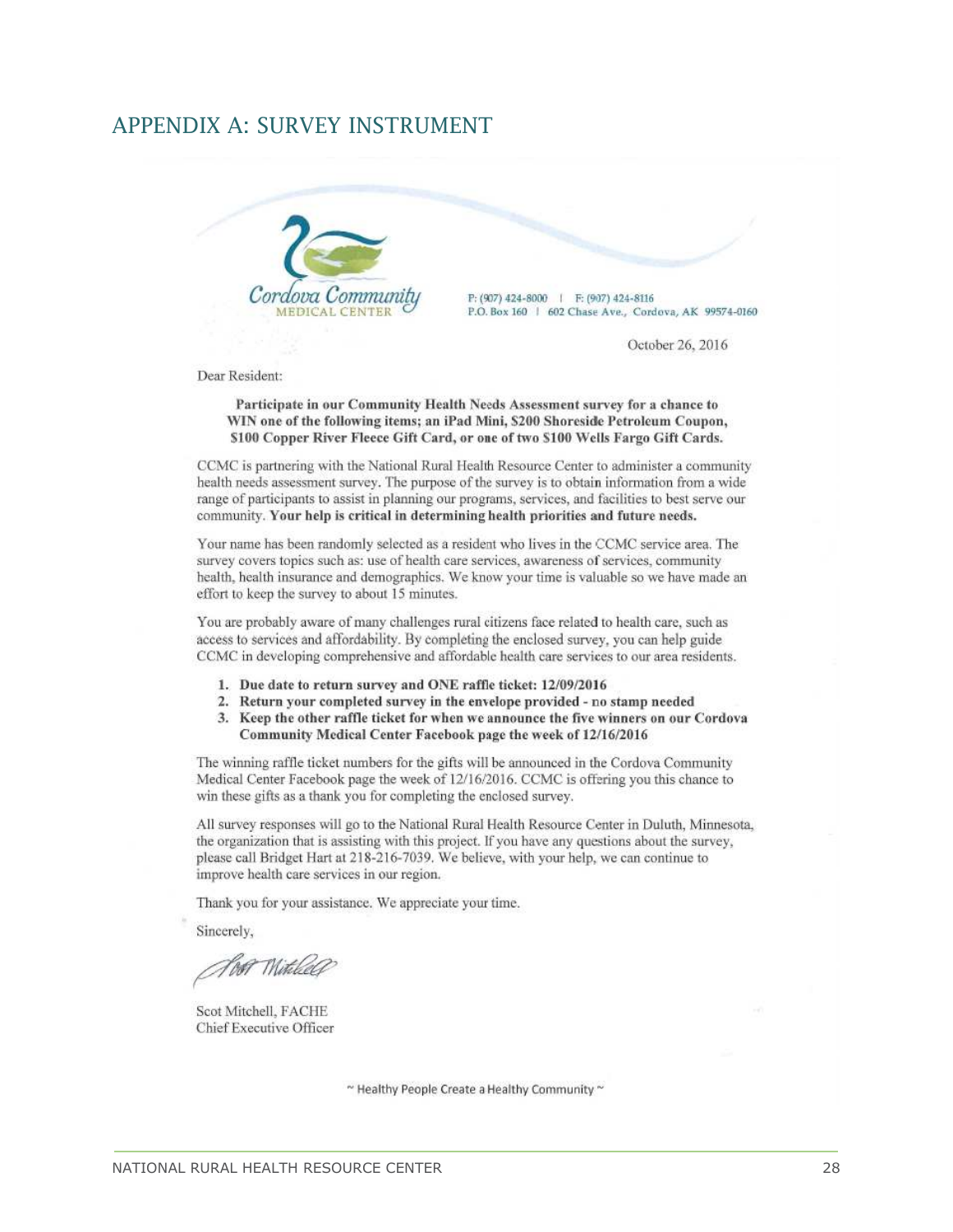| 1. How would you rate the general health of our community?                                  |                          |                  |                                                                                                                                                                                                                                |  |  |  |  |  |  |  |  |
|---------------------------------------------------------------------------------------------|--------------------------|------------------|--------------------------------------------------------------------------------------------------------------------------------------------------------------------------------------------------------------------------------|--|--|--|--|--|--|--|--|
| O Healthy<br>$\bigcirc$ Very healthy                                                        | $\circ$ Somewhat healthy |                  | Very unhealthy<br>O Unhealthy                                                                                                                                                                                                  |  |  |  |  |  |  |  |  |
| 2. What are the three most pressing health concerns in the community? (Select 3 that apply) |                          |                  |                                                                                                                                                                                                                                |  |  |  |  |  |  |  |  |
| O Alcohol abuse                                                                             |                          |                  | O Heart disease/stroke                                                                                                                                                                                                         |  |  |  |  |  |  |  |  |
| Ability to service different languages/cultures<br>О                                        |                          | O                | Healthy lifestyles (exercise/nutrition)                                                                                                                                                                                        |  |  |  |  |  |  |  |  |
| Access to primary care<br>O                                                                 |                          |                  | Mental health services                                                                                                                                                                                                         |  |  |  |  |  |  |  |  |
| Access to specialists<br>O                                                                  |                          | O                | Obesity                                                                                                                                                                                                                        |  |  |  |  |  |  |  |  |
| Affordable health care<br>O                                                                 |                          | О                | Prescription drug affordability                                                                                                                                                                                                |  |  |  |  |  |  |  |  |
| О<br>Asthma                                                                                 |                          |                  | O Prenatal labor & delivery                                                                                                                                                                                                    |  |  |  |  |  |  |  |  |
| Cancer<br>O                                                                                 |                          | О                | Reliable health information                                                                                                                                                                                                    |  |  |  |  |  |  |  |  |
| Chronic disease management (diabetes, heart failure)                                        |                          | O.               | Substance abuse                                                                                                                                                                                                                |  |  |  |  |  |  |  |  |
| End-of-life care<br>⊙                                                                       |                          | O                | Smoking                                                                                                                                                                                                                        |  |  |  |  |  |  |  |  |
| Dental services<br>$\cup$                                                                   |                          | O                | Wellness/prevention services                                                                                                                                                                                                   |  |  |  |  |  |  |  |  |
| Geriatric care (seniors)<br>O                                                               |                          |                  | $\circ$ Other                                                                                                                                                                                                                  |  |  |  |  |  |  |  |  |
| 3. What is the greatest health education need in our community? (Select only ONE)           |                          |                  |                                                                                                                                                                                                                                |  |  |  |  |  |  |  |  |
| O Disease specific information                                                              |                          | $\left( \right)$ | Oral/dental health education                                                                                                                                                                                                   |  |  |  |  |  |  |  |  |
| Healthy lifestyles education<br>O                                                           |                          | O                | Reproductive health education                                                                                                                                                                                                  |  |  |  |  |  |  |  |  |
| Health screenings<br>O                                                                      |                          | O                | Tobacco prevention & cessation                                                                                                                                                                                                 |  |  |  |  |  |  |  |  |
| Mental health/substance abuse education<br>$\circ$                                          |                          | $^{(1)}$         | Translated health information                                                                                                                                                                                                  |  |  |  |  |  |  |  |  |
| Obesity prevention<br>O                                                                     |                          | О                | Other contracts and the contract of the contract of the contract of the contract of the contract of the contract of the contract of the contract of the contract of the contract of the contract of the contract of the contra |  |  |  |  |  |  |  |  |
| Center (CCMC)? (Select all that apply)                                                      |                          |                  | 4. What is your preferred method to receive education on health issues through Cordova Community Medical                                                                                                                       |  |  |  |  |  |  |  |  |
| $\bigcirc$ Classes in the community                                                         |                          | $\circ$          | <b>GCI</b> Scanner                                                                                                                                                                                                             |  |  |  |  |  |  |  |  |
| <b>CCMC</b> website<br>O                                                                    |                          |                  | Newspaper                                                                                                                                                                                                                      |  |  |  |  |  |  |  |  |
| Facebook/social media                                                                       |                          |                  | Radio                                                                                                                                                                                                                          |  |  |  |  |  |  |  |  |
| $\bigcirc$ Pamphlets or other printed materials                                             |                          |                  | Other                                                                                                                                                                                                                          |  |  |  |  |  |  |  |  |

5. What can Cordova Community Medical Center do to best meet the health needs of our community?

 $\Box$  06A

Page 1

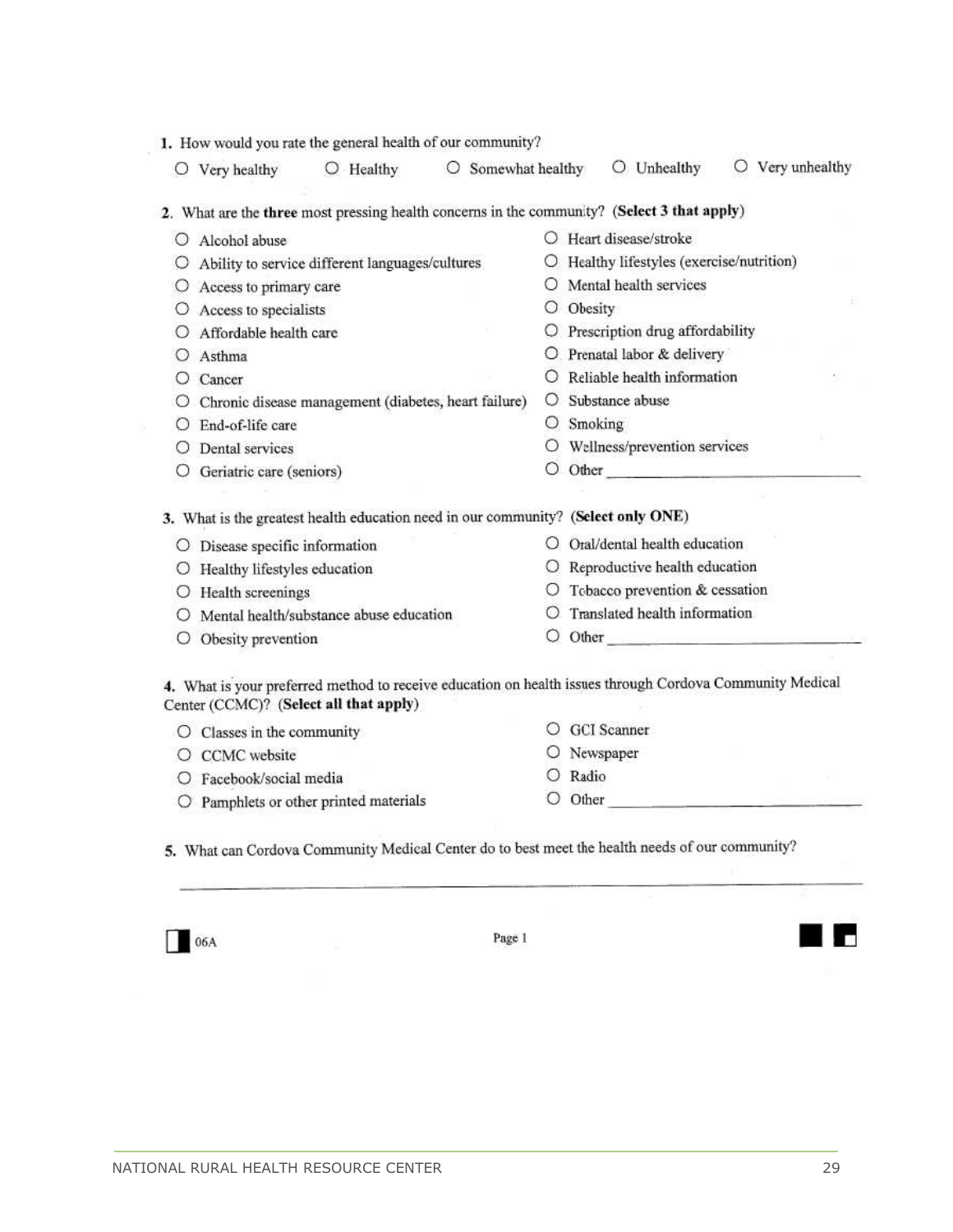| O<br>O<br>O<br>O                                 | CCMC emergency room<br>CCMC physician's office<br>Ilanka Clinic                                       |                            |                                | O               |                                                                                                                                                                                                                                                                 |   |                     |                            |                                |              |             | $\bigcirc$ N/A; I do not receive routine health care                                                                                                                                                                           |  |                                                        |
|--------------------------------------------------|-------------------------------------------------------------------------------------------------------|----------------------------|--------------------------------|-----------------|-----------------------------------------------------------------------------------------------------------------------------------------------------------------------------------------------------------------------------------------------------------------|---|---------------------|----------------------------|--------------------------------|--------------|-------------|--------------------------------------------------------------------------------------------------------------------------------------------------------------------------------------------------------------------------------|--|--------------------------------------------------------|
|                                                  |                                                                                                       |                            |                                |                 |                                                                                                                                                                                                                                                                 |   |                     |                            |                                |              |             |                                                                                                                                                                                                                                |  |                                                        |
|                                                  |                                                                                                       |                            |                                |                 | Public health department<br>Outside of Cordova: New York Street, New York Street, New York Street, New York Street, New York Street, New York Street, New York Street, New York Street, New York Street, New York Street, New York Street, New York Street<br>O |   |                     |                            |                                |              |             |                                                                                                                                                                                                                                |  |                                                        |
|                                                  |                                                                                                       |                            |                                |                 |                                                                                                                                                                                                                                                                 |   |                     |                            |                                |              |             |                                                                                                                                                                                                                                |  |                                                        |
|                                                  | 7. If you use primary care outside of CCMC, why? (Select all that apply)                              |                            |                                |                 |                                                                                                                                                                                                                                                                 |   |                     |                            |                                |              |             |                                                                                                                                                                                                                                |  |                                                        |
|                                                  | N/A I always receive care at CCMC<br>O                                                                |                            |                                | Closest to work |                                                                                                                                                                                                                                                                 |   |                     |                            |                                |              |             |                                                                                                                                                                                                                                |  |                                                        |
| Prior relationship with other provider<br>O<br>O |                                                                                                       |                            |                                |                 |                                                                                                                                                                                                                                                                 |   |                     |                            | Quality of equipment elsewhere |              |             |                                                                                                                                                                                                                                |  |                                                        |
| О                                                | Required by insurance plan                                                                            |                            |                                | О               |                                                                                                                                                                                                                                                                 |   |                     | Quality of staff elsewhere |                                |              |             |                                                                                                                                                                                                                                |  |                                                        |
| O                                                | More privacy                                                                                          |                            |                                | Ο               |                                                                                                                                                                                                                                                                 |   |                     | VA/Military requirement    |                                |              |             |                                                                                                                                                                                                                                |  |                                                        |
| O                                                | Cost of care                                                                                          |                            |                                | Ο               |                                                                                                                                                                                                                                                                 |   |                     |                            |                                |              |             | Other experiences and the contract of the contract of the contract of the contract of the contract of the contract of the contract of the contract of the contract of the contract of the contract of the contract of the cont |  |                                                        |
| O                                                | Closest to home                                                                                       |                            |                                |                 |                                                                                                                                                                                                                                                                 |   |                     |                            |                                |              |             |                                                                                                                                                                                                                                |  |                                                        |
|                                                  |                                                                                                       |                            |                                |                 |                                                                                                                                                                                                                                                                 |   |                     |                            |                                |              |             |                                                                                                                                                                                                                                |  |                                                        |
|                                                  | 8. Which CCMC services have you used in the past three years? (Select all that apply)                 |                            |                                |                 |                                                                                                                                                                                                                                                                 |   |                     |                            |                                |              |             |                                                                                                                                                                                                                                |  |                                                        |
| O                                                | Emergency room                                                                                        |                            | O Observation                  |                 |                                                                                                                                                                                                                                                                 |   |                     |                            |                                |              | O Radiology |                                                                                                                                                                                                                                |  |                                                        |
| O                                                | Swing beds                                                                                            | O                          | Occupational therapy<br>Clinic |                 |                                                                                                                                                                                                                                                                 |   |                     |                            |                                |              |             | O Nursing home<br>Sound alternatives                                                                                                                                                                                           |  |                                                        |
| O                                                | Inpatient stay                                                                                        | O                          |                                |                 |                                                                                                                                                                                                                                                                 |   |                     |                            | O<br>O                         |              |             | Other                                                                                                                                                                                                                          |  |                                                        |
| О                                                | Laboratory tests                                                                                      |                            | O Physical therapy             |                 |                                                                                                                                                                                                                                                                 |   |                     |                            |                                |              |             |                                                                                                                                                                                                                                |  |                                                        |
|                                                  | 9. Please rate the effectiveness of health care services at CCMC on a scale of 1-4.                   |                            |                                |                 |                                                                                                                                                                                                                                                                 |   |                     |                            |                                |              |             |                                                                                                                                                                                                                                |  |                                                        |
|                                                  |                                                                                                       |                            |                                |                 |                                                                                                                                                                                                                                                                 |   |                     |                            |                                |              |             |                                                                                                                                                                                                                                |  | 4- Excellent 3- Good 2- Fair 1- Poor NA-Not Applicable |
|                                                  | Emergency room care                                                                                   |                            |                                |                 |                                                                                                                                                                                                                                                                 |   | $O$ 4 $O$ 3         |                            | O 2                            |              | ⊖           | 1                                                                                                                                                                                                                              |  | O NA                                                   |
|                                                  | Communication with my providers                                                                       |                            |                                |                 | ⊖                                                                                                                                                                                                                                                               |   | $4$ O $3$           |                            | $\circ$ 2                      |              | $\circ$ 1   |                                                                                                                                                                                                                                |  | O NA                                                   |
|                                                  | Communication between my providers                                                                    |                            |                                |                 |                                                                                                                                                                                                                                                                 |   |                     | 040302                     |                                |              | $\circ$ 1   |                                                                                                                                                                                                                                |  | O NA                                                   |
|                                                  | Level of compassion shown for my health                                                               |                            |                                |                 |                                                                                                                                                                                                                                                                 |   |                     | 040302                     |                                |              | $\circ$ 1   |                                                                                                                                                                                                                                |  | O NA                                                   |
|                                                  | Referring me to other providers when appropriate                                                      |                            |                                |                 |                                                                                                                                                                                                                                                                 |   |                     | $O$ 4 $O$ 3                | O <sub>2</sub>                 |              | $\circ$ 1   |                                                                                                                                                                                                                                |  | O NA                                                   |
|                                                  | Overall care                                                                                          |                            |                                |                 |                                                                                                                                                                                                                                                                 |   | $\circ$ 4 $\circ$ 3 |                            | $\circ$ 2                      |              | О           | $\mathbf{1}$                                                                                                                                                                                                                   |  | O NA                                                   |
|                                                  | 10. What type of specialist would you like to have access to MOST in our community? (Select only ONE) |                            |                                |                 |                                                                                                                                                                                                                                                                 |   |                     |                            |                                |              |             |                                                                                                                                                                                                                                |  |                                                        |
| О                                                | Cardiology                                                                                            |                            | General surgery                |                 |                                                                                                                                                                                                                                                                 |   |                     |                            |                                |              | O Podiatry  |                                                                                                                                                                                                                                |  |                                                        |
| O                                                | Chronic acute pain                                                                                    | O                          | Nephrology                     |                 |                                                                                                                                                                                                                                                                 |   |                     |                            |                                |              |             | Psychiatric services                                                                                                                                                                                                           |  |                                                        |
| О                                                | Dermatology                                                                                           | Obstetrics/Gynecology<br>О |                                |                 |                                                                                                                                                                                                                                                                 | O |                     | Urology                    |                                |              |             |                                                                                                                                                                                                                                |  |                                                        |
| О                                                | Ear, nose & throat                                                                                    | О                          | Orthopedics                    |                 |                                                                                                                                                                                                                                                                 |   | О                   |                            |                                | Rheumatology |             |                                                                                                                                                                                                                                |  |                                                        |
| O                                                | Endocrinology/diabetes                                                                                | O                          | Ophthalmology                  |                 |                                                                                                                                                                                                                                                                 |   |                     |                            | Ο                              | Other        |             |                                                                                                                                                                                                                                |  |                                                        |

### THANK YOU VERY MUCH FOR YOUR TIME



Page 2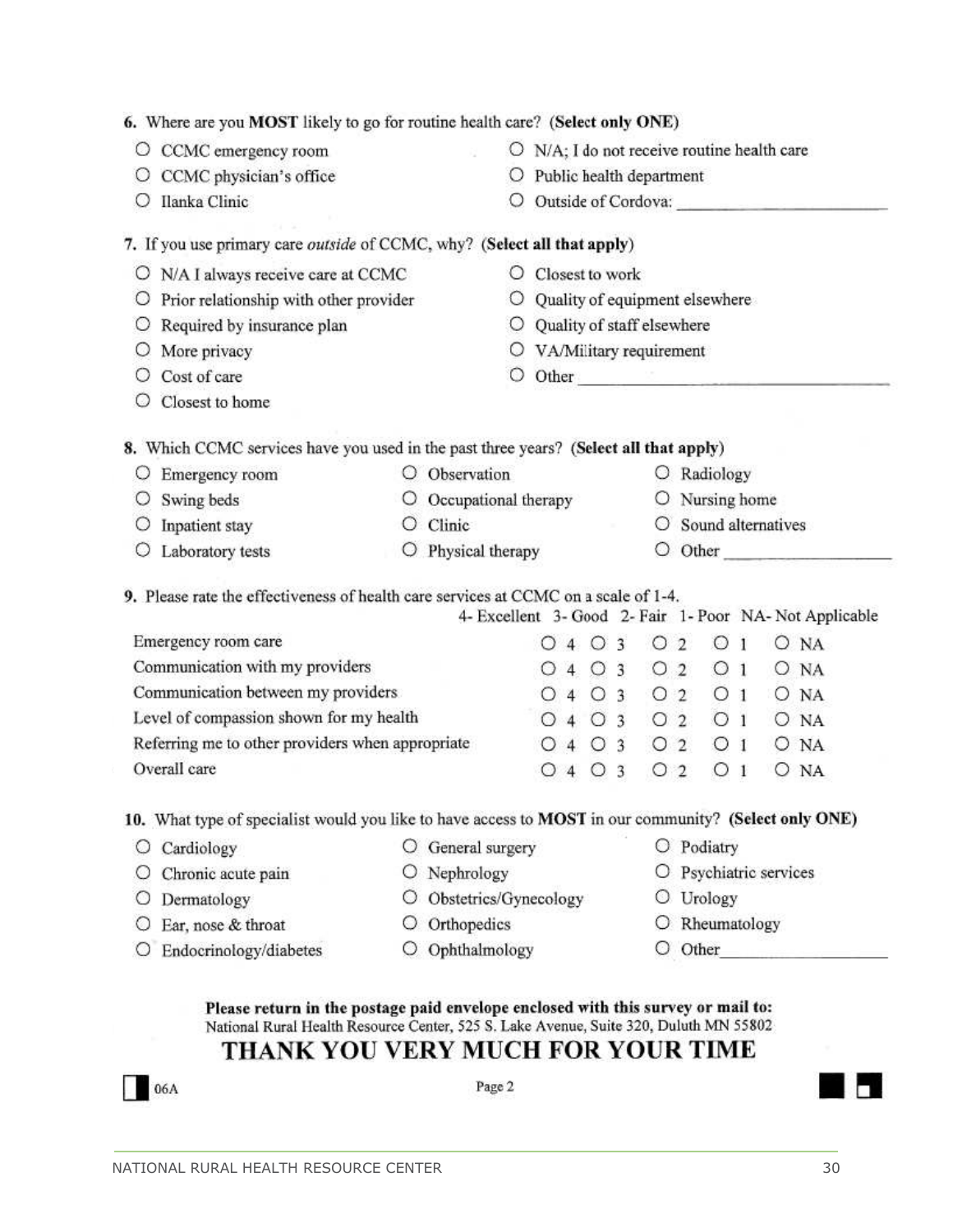### <span id="page-31-0"></span>APPENDIX B

### Community Health Needs Assessment "Other" Survey comments

**2**. What are the **three** most pressing health concerns in the community?

- $\bullet$  Drugs  $(2)$
- Advanced emergency care
- In-network providers
- NIHL hearing loss

#### **3**. What is the greatest health education need in our community?

- Substance abuse
- Drug rehab
- Hearing loss prevention

**4.** What is your preferred method to receive education on health issues through Cordova Community Medical Center (CCMC)?

- Word of mouth
- Support groups
- Doc Talk at CCMC
- Health fair
- $\bullet$  Fmail

**5.** What can Cordova Community Medical Center do to best meet the health needs of our community?

#### $(N = 82)$

- $\bullet$  Staffing (25)
	- o Consistent staff (8)
	- o Keep staff long-term (3), too much turnover
	- o Hire doctors that will stick around (4)
	- $\circ$  Keep more doctors in staff (2)
	- $\circ$  Keep doctors long enough for folks to have an established relationship with a doctor they know and trust. (2)
	- o Better doctors (2)
	- $\circ$  Hire local employees (2) to show support of local community
	- $\circ$  Try to maintain continuity of care (2)
- $\bullet$  Cost (15)
	- o Be cost effective/Reduce costs (7)
	- o Affordable health care (3)
	- o Lower cost by being in-network provider (2)
	- o Timely billing
	- o Sliding fee scale or payment plan that allows long period repayment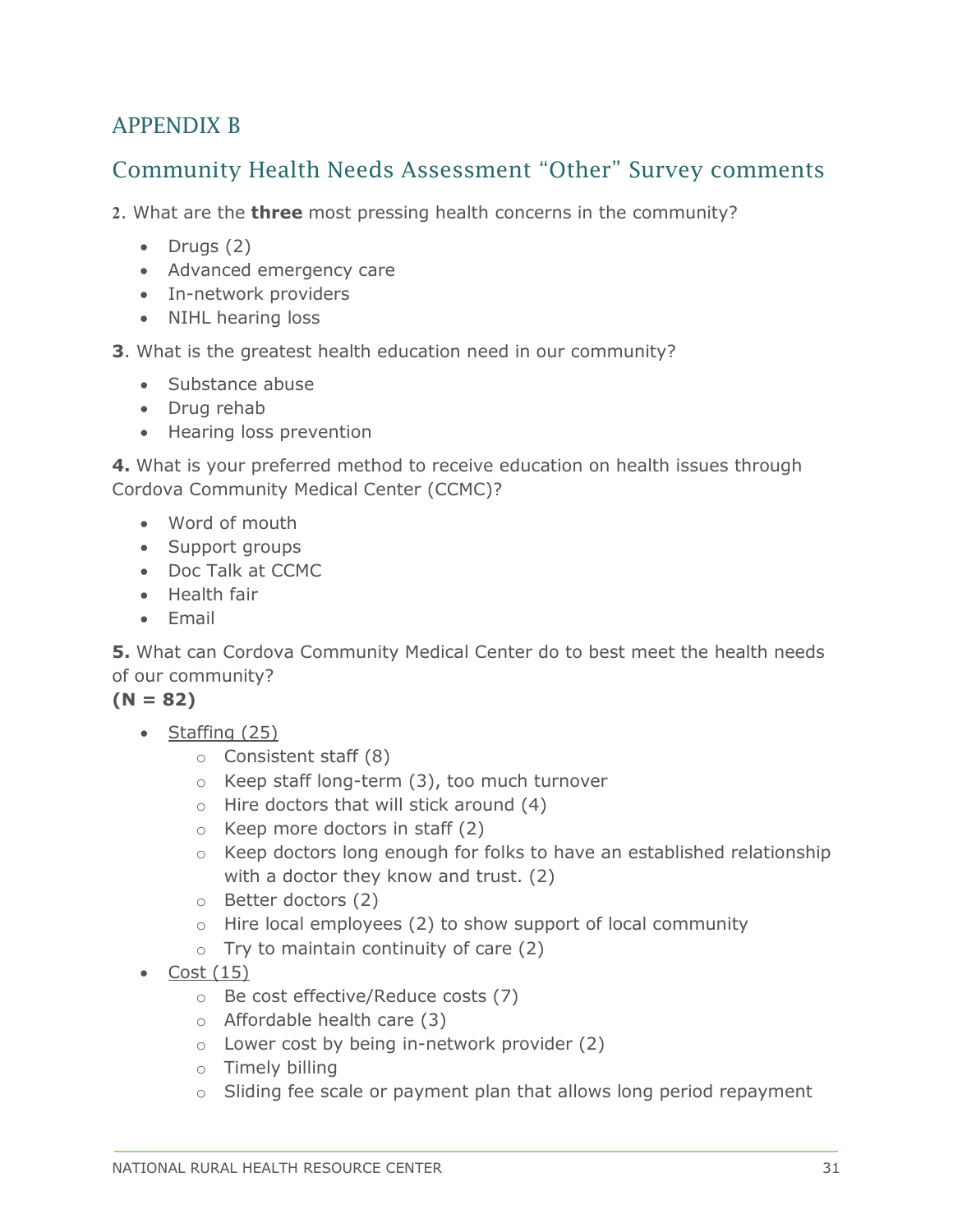- $\circ$  Become a preferred provide for federal employee health insurance plans (federal BCBS). This will lower costs for tests and encourage local use rather than travel to Anchorage.
- $\bullet$  Education  $(10)$ 
	- $\circ$  More educational meetings with lots of publicity so people with that particular interest or problem know it's being presented (2)
	- o Once a month community meetings to educate on healthy lifestyle (2)
	- o More promotion of mammogram / prostate screenings, too often hear about it after it's open
	- o Reproductive health education
	- o Continue to inform citizens
	- o Education
	- o Community outreach programs
	- $\circ$  Teach healthy eating practices and stay away from processed foods
- Specialist Care (10)
	- o On-site specialist physician services (2)
	- o Bring specialists in monthly
	- o Networking to get more specialty care to come service Cordova
	- o Having specialist available in person or by phone 24/7
	- o Offer hearing services and affordable hearing equipment
	- o Create easy access to behavioral/mental health services (2)
	- o Substance abuse treatment program
	- o Offer more drug rehab to the kids in need and continue the pediatrics care for the young ones
- Labor and delivery services (7)
- Good job (7)
	- $\circ$  Keep up the good work (3)
	- $\circ$  They are doing pretty great (3)
	- o Fantastic with CAT scan
- Equipment (6)
	- $\circ$  Upgrade health care utilities/equipment (4)
	- o Get more equipment for health emergencies
	- o Keep the ER stocked so you don't have to run around and find supplies
- $\bullet$  ER  $(4)$ 
	- o Provide ER (2)
	- o Ensure good ER treatment
	- o Keep ER open, close the CCMC clinic. We already have a clinic in town. There's no need for two clinics costing this city more money. Keep Ilanka CHC open.
- Quality  $(3)$ 
	- o More professional, confidential services
	- o Follow-up communication of tests and labs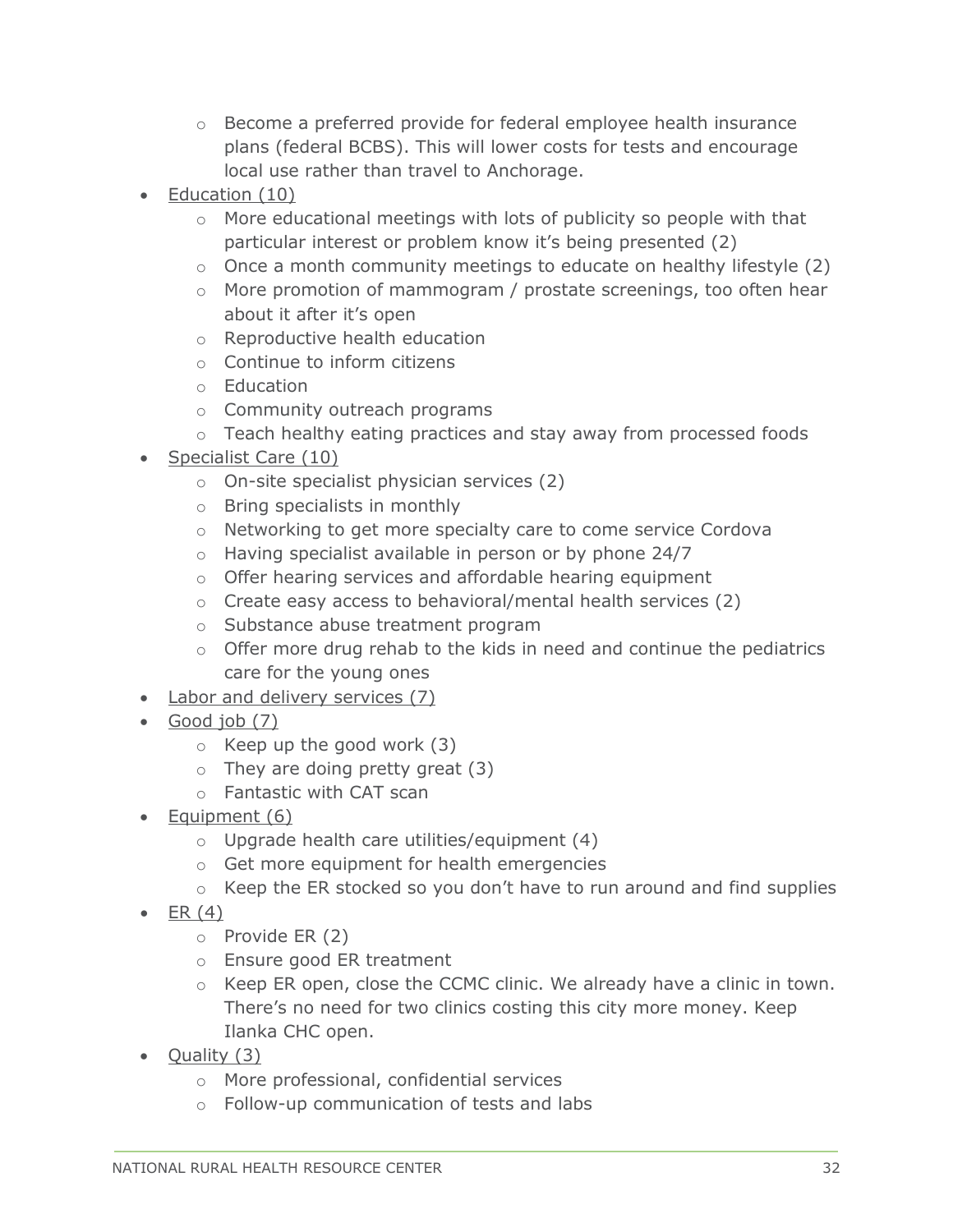- o Remember that visits to the hospital can cost [patients] several hundred dollars per hour, and for that kind of money people should be treated with the utmost respect and given good service.
- Join with Ilanka (2)
- Continue senior care and lunch program
- Downsize facility to save money to keep doors open
- Surveys like this one, questionnaires after visits
- Remain open. Provide primary medical or mental health care
- Open on Saturdays in the summer for fishing season
- Local treatment, fewer medivacs
- Remove City Council members from oversight roles
- **6**. Where are you **MOST** likely to go for routine health care?
	- $\bullet$  ANC (2)
	- Anchorage (3)
- **7.** If you use primary care *outside* of CCMC, why?
	- Specialist care not available (7)
	- Availability (3)
	- Alaskan native beneficiary (3)
	- $\bullet$  IHS (2)
	- Consistency of staff presence (2)
	- Too much turnover
	- Natural health clinic
	- Personal preference
	- Established provider/patient relationship
	- ANMC
	- Doctors tend to move to other areas hard to develop a relationship
- **8.** Which CCMC services have you used in the past three years?
	- None  $(4)$
	- New to community
	- Health fair
	- Infusion
	- All for family not for myself

**10.** What type of specialist would you like to have access to **MOST** in our community?

- $\bullet$  Pediatrics  $(3)$
- Not sure
- Public health nurse
- [selected OB/GYN] Having babies in Cordova would be very popular, and save one month of waiting in Anchorage with hotel/food/no work for families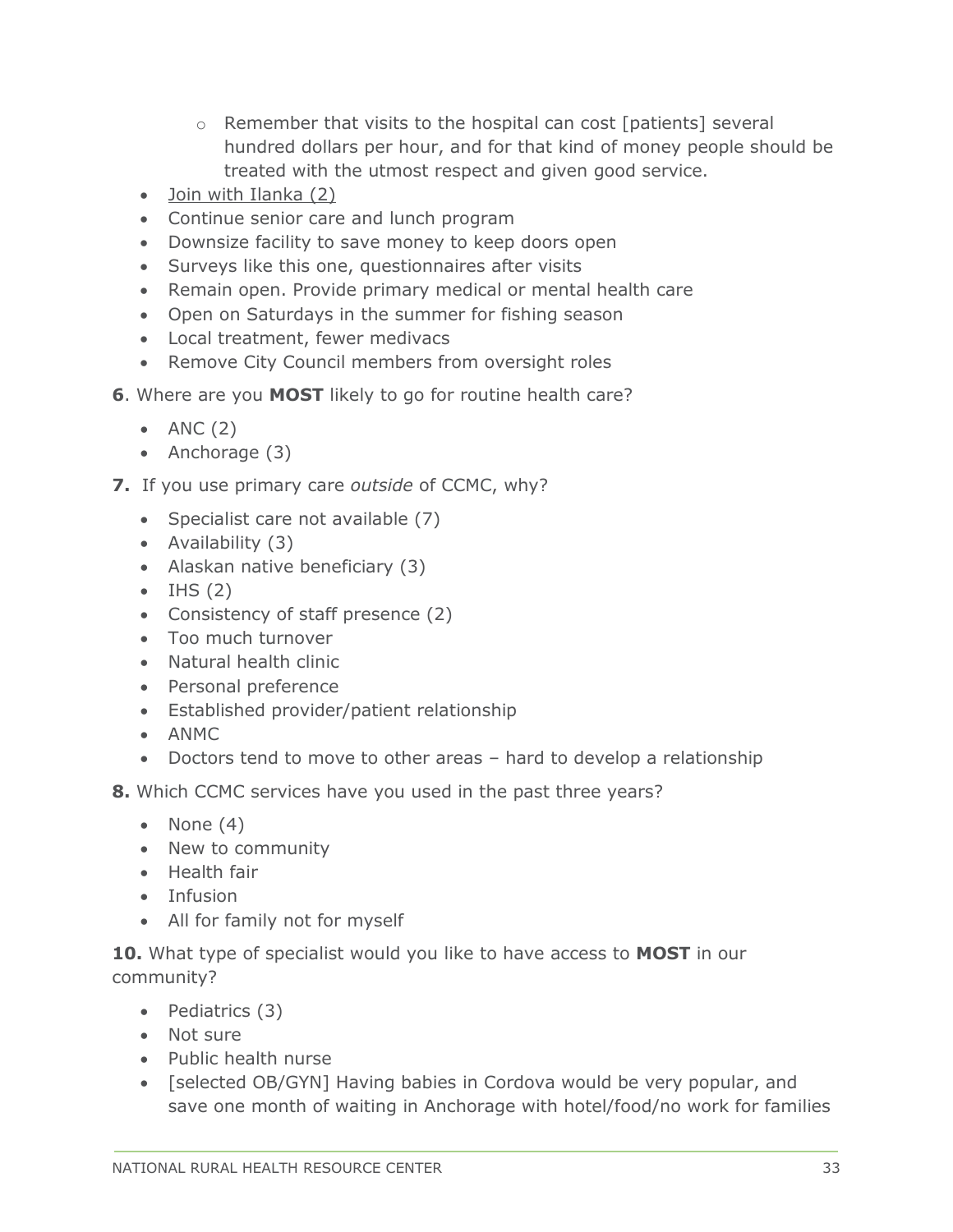### <span id="page-34-0"></span>APPENDIX C: KEY INFORMANT INVITATION AND QUESTIONS

November 14, 2016

Greetings [Name]

**Please accept this invitation to participate in a key informant interview** conducted by the National Rural Health Resource Center on behalf of Cordova Community Medical Center (CCMC). The purpose of this one-on-one interview will be to identify strengths and needs of community health for the region.

This information will be used for strategic planning, grant applications, new programs and by community groups interested in addressing health issues. This process was developed to maintain quality health care to serve the continuing and future needs of the community.

**You have been identified as a leader in the Cordova community** and we would like to hear from you about your perspectives on the health of the community. Whether you or a family member are involved with local health care services or not, this is your opportunity to help guide responsive, high quality local health services in the future.

We invite you to participate in a 15-30 minute one-on-one phone interview with [Sally/Kami] during **one** of the following timeframes:

- $\bullet$  X
- $\bullet$  X
- $\bullet$  X

Your help is very much appreciated in this effort. **Please confirm** your willingness to participate by contacting Bridget Hart at [bhart@ruralcenter.org](mailto:bhart@ruralcenter.org) or 1-800-997- 6685, Ext. 239 to set up a time that works best for your schedule.

No identifiable information will be disclosed and individual responses will be kept confidential.

We look forward to your participation. Thank you for your time.

Sincerely,

Kami 1 Jorkund

Kami Norland, Community Program Manager National Rural Health Resource Center